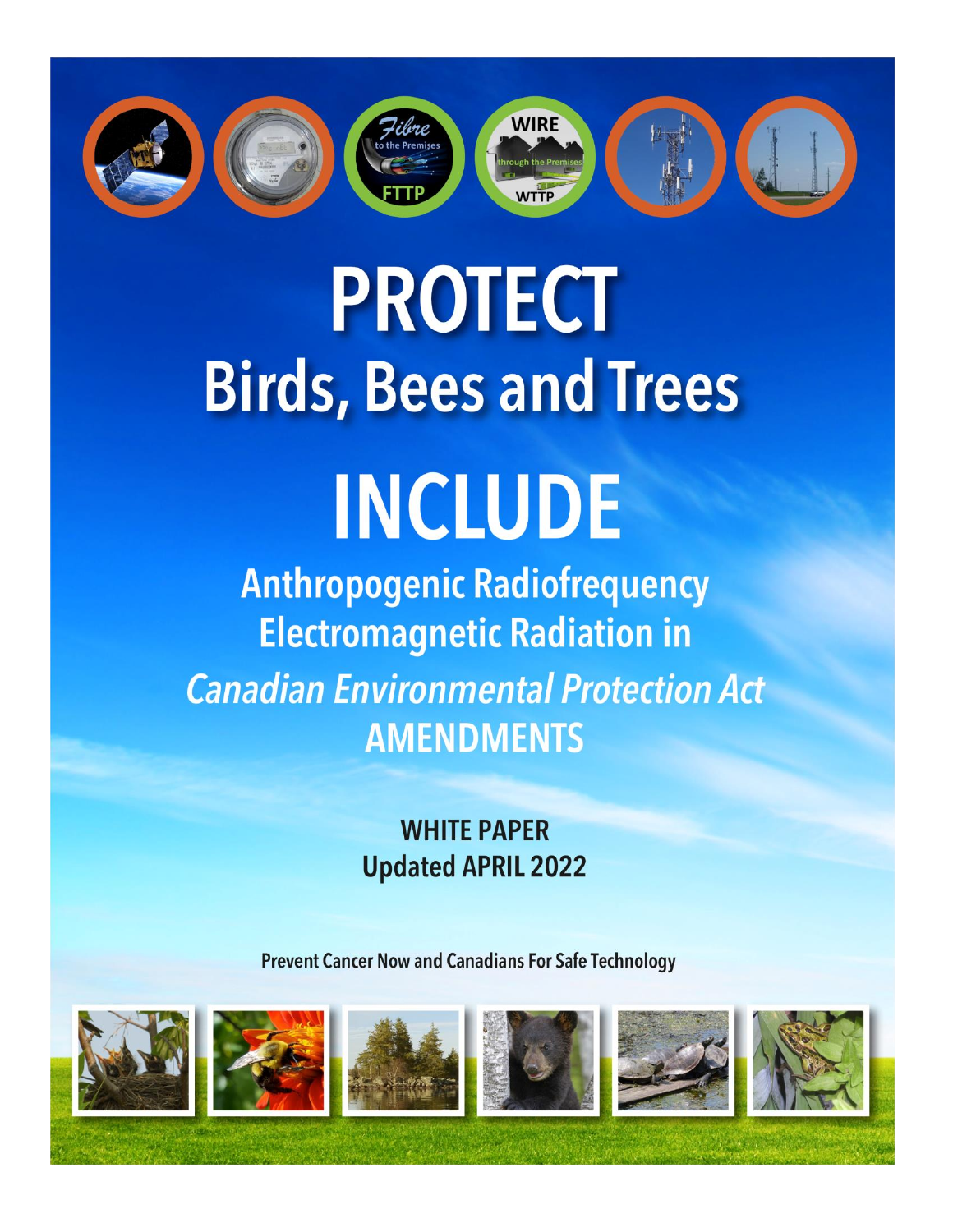#### **Proposed amendments to include in Bill S-5**

#### **6.1 Section 43 of the Act is amended by adding the following after the last definition in the section:**

"radiofrequency electromagnetic radiation" means:

radiated energy arising from accelerating electrical charges, having the form of electromagnetic waves and a stream of photons, and in a vacuum travels at the speed of light. The rate of oscillation of the waves is in the range between 3 kilohertz (kHz) to 300 gigahertz (GHz), which corresponds to the frequency of the non-sinusoidal radio waves typically used in radio communications.

#### **7 Section 44 of the Act is amended by adding the following after subsection (4):**

#### **Radiofrequency electromagnetic radiation**

(5) The Ministers shall conduct research or studies relating to radiofrequency electromagnetic radiation, methods related to its detection, methods to determine its actual or likely short-term or long-term effect on the environment and human health, and preventive, control and abatement measures to deal with it, and alternatives to its use, to protect the environment and human health.

This updated white paper includes a proposed amendment to the *Canadian Environmental Protection Act, 1999,* and clarifies that this proposal specifically addressed radiofrequency electromagnetic radiation (RF-EMR) in Bill S-5*.* It is an update of the February 2022 version of **"Protect Birds, Bees and Trees: Include Electromagnetic Radiation\* in** *Canadian Environmental Protection Act* **Amendments. \* Anthropogenic Nonionizing Electromagnetic Radiation**."

The proposed range of radiofrequencies is consistent with "**Limits of Human Exposure to Radiofrequency Electromagnetic Energy in the Frequency Range from 3 kHz to 300 GHz. Safety Code 6 (2015)."** Consumer and Clinical Radiation Protection Bureau. Environmental and Radiation Health Services Directorate. Healthy Environments and Consumer Safety Branch. Health Canada. [https://www.canada.ca/content/dam/hc-sc/migration/hc-sc/ewh](https://www.canada.ca/content/dam/hc-sc/migration/hc-sc/ewh-semt/alt_formats/pdf/consult/_2014/safety_code_6-code_securite_6/final-finale-eng.pdf)[semt/alt\\_formats/pdf/consult/\\_2014/safety\\_code\\_6-code\\_securite\\_6/final-finale-eng.pdf](https://www.canada.ca/content/dam/hc-sc/migration/hc-sc/ewh-semt/alt_formats/pdf/consult/_2014/safety_code_6-code_securite_6/final-finale-eng.pdf)

The authors gratefully acknowledge the advice and drafting of the proposed amendments by Joseph Castrilli, Counsel, Canadian Environmental Law Association, and comments and feedback provided by David McRobert, Barrister and Solicitor, Peterborough, Ontario.

This white paper is a collaborative effort o[f Prevent Cancer Now](https://preventcancernow.ca/) and [Canadians for Safe Technology.](https://c4st.org/) [www.preventcancernow.ca](http://www.preventcancernow.ca/) and [www.c4st.org](http://www.c4st.org/)

#### **CORRESPONDENCE:**

M. Sears PhD, Chairperson, Prevent Cancer Now [Info@PreventCancerNow.ca](mailto:Info@PreventCancerNow.ca)

#### *Photo/Image credits:*

Circles: Satellite, Smart Meter, Fibre To The Premises (PCN/C4ST), WIRE Through The Premises (PCN/C4ST), Cell Antennas (R. Freeman), Cell Towers (M. Friesen).

Squares: Birds (D. Desender), Bee (M. van den Berg), Trees (J. Cornell), Bear, Turtles (T. Hitch), Frog (J. Cornell).

*Including Anthropogenic Radiofrequency Electromagnetic Radiation (RF-EMR) in CEPA Amendments Page 2 of 19*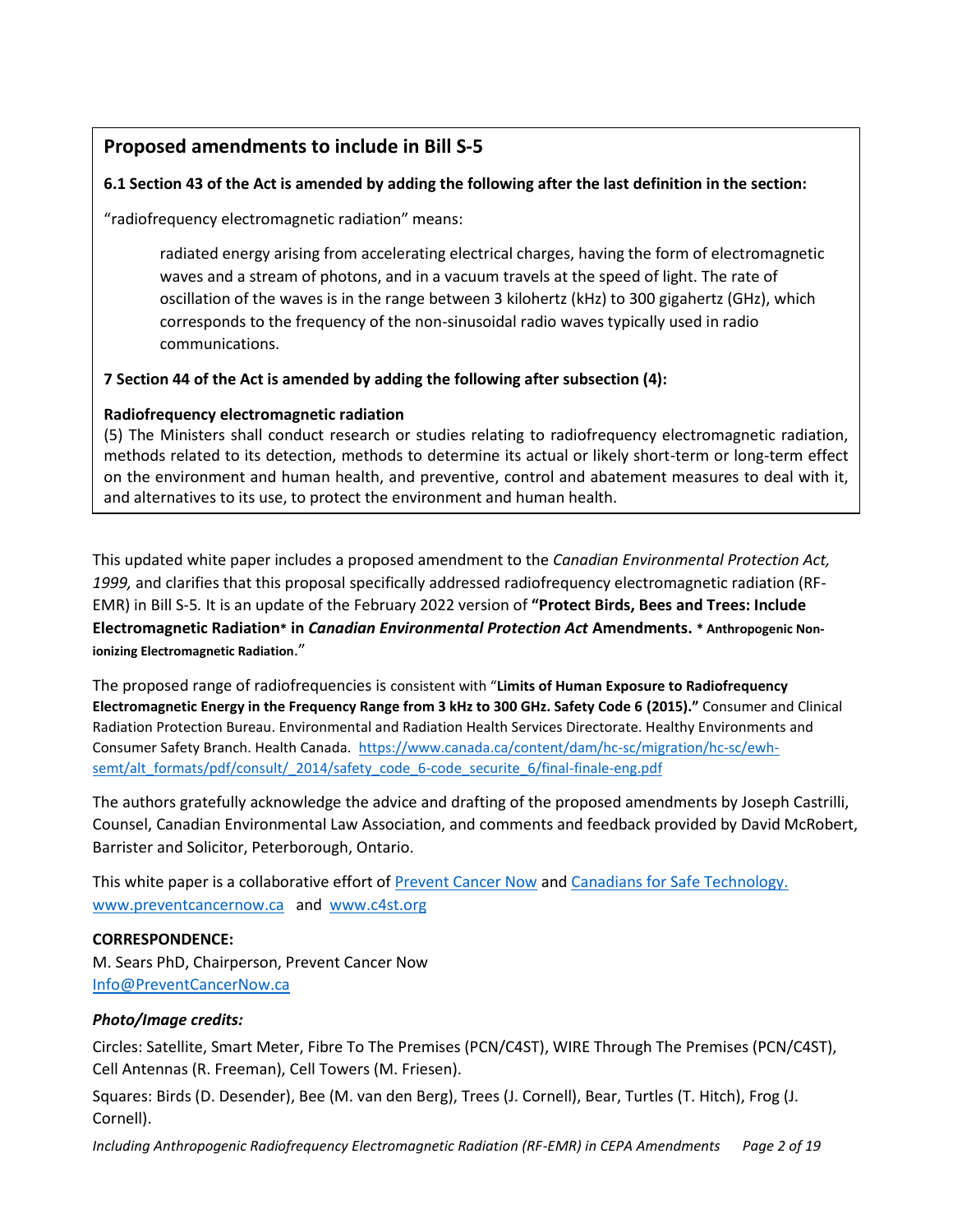#### **Modernizing the** *Canadian Environmental Protection Act* **and Ensuring the "Right to a Healthy Environment***"* **Must Address Anthropogenic**† **Radiofrequency Electromagnetic Radiation**‡ **(RF-EMR) ("wireless radiation")**

#### **Highlights**

- Flora and fauna, including insects and birds, can be affected adversely by radiofrequency electromagnetic radiation (RF-EMR) used for wireless telecommunications ("wireless radiation"). Species' collapse lends urgency to assessment and environmental protection from anthropogenic† RF-EMR. Canadian assessment and regulation focuses solely on human health.
- Unlike toxic substances, RF-EMR from modern technologies is not addressed as a risk to the environment under the *Canadian Environmental Protection Act* (CEPA), or other national laws.
- Health Canada's Safety Code 6 "Limits for human exposure to radiofrequency electromagnetic energy" guidelines are implemented by Innovation, Science and Economic Development (ISED) to protect humans from "established," adverse effects, specifically nerve stimulation at lower frequencies and over-heating of tissue at frequencies for telecommunications.
- In other species, biological effects of wireless radiation have been identified in all taxa that were adequately studied. Effects have been observed at ambient and low-intensity levels of exposure, such as from Wi-Fi and cell towers (base stations) at a distance.
- The dramatic worldwide decline of populations of birds, insects and other biota makes this an urgent issue. According to scientists who specialize in this field, exposure to wireless radiation at ambient levels may well be a co-factor, along with pesticides, habitat loss and climate change.
- The rollout of novel technologies is increasing wireless radiation levels, as well as introducing frequencies and modulations not previously used.
- Increasing numbers of structures with multiple cellular network antennas (specifically designed to emit RF-EMR) are being installed across Canada, in urban, rural and wilderness areas. These antennas will support the operation of hundreds of thousands additional smaller antennas (e.g., 4G, 5G) being mounted on non-tower structures (e.g., street furniture, buildings, lamp-posts and other utility poles). At the same time, tens of thousands more telecommunications satellites are being launched to emit RF-EMR.
- Wireless radiation is clearly an environmental agent that is potentially harmful, as a pollutant. Exposure to wireless radiation has serious implications for biodiversity and ecosystem health.
- Cumulative and synergistic effects may occur with wireless radiation plus chemical substances.
- **We believe that the solution is for the federal government to begin to systematically regulate anthropogenic RF-EMR under provisions in an amended** *Canadian Environmental Protection Act***. Such an approach will both modernize the Act and further support the key goal to establish a "Right to a Healthy Environment" in CEPA.**

**Protect fauna and flora, as well as human health, by amending the** *Canadian Environmental Protection Act, 1999* **to address current gaps in the regulatory regime, by making anthropogenic radiofrequency electromagnetic radiation (RF-EMR or "wireless radiation") subject to research and regulation (see page 2).**

† Anthropogenic: originating from human activity.

‡ Radiofrequency Electromagnetic Radiation: see facing page (page 2) for definitions.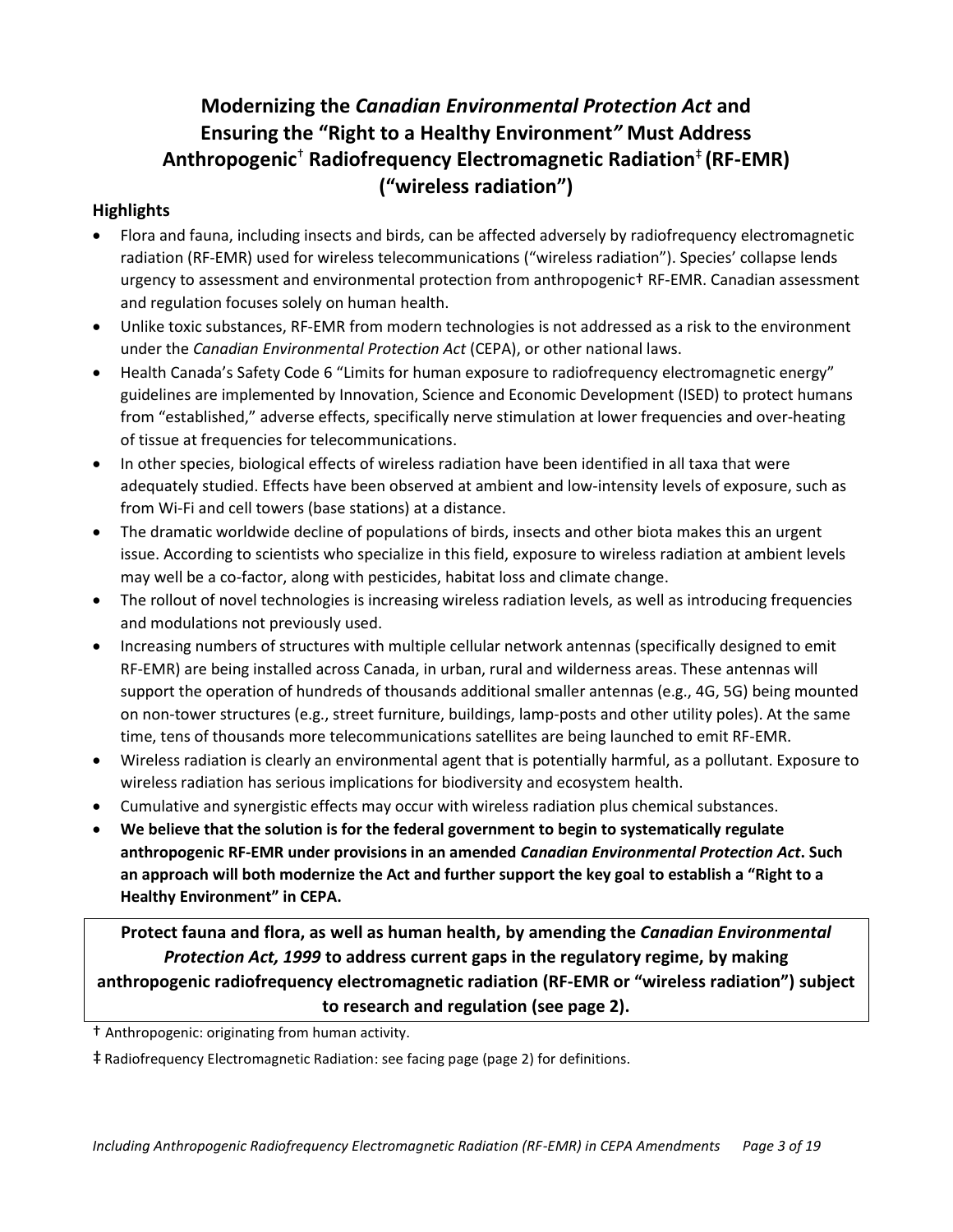#### **Contents**

| $\mathbf{1}$                                                                                                       |     |                                                                                                                                                                                                        |  |  |
|--------------------------------------------------------------------------------------------------------------------|-----|--------------------------------------------------------------------------------------------------------------------------------------------------------------------------------------------------------|--|--|
| The Canadian Environmental Protection Act (CEPA) is the Logical Law for Regulating Anthropogenic<br>$\overline{2}$ |     |                                                                                                                                                                                                        |  |  |
|                                                                                                                    | 2.1 | Environment and Climate Change Canada is Not Engaged; Health Canada is Not Required to Consult                                                                                                         |  |  |
|                                                                                                                    | 2.2 | History of Engagement regarding the Canadian Environmental Protection Act, 1999  7                                                                                                                     |  |  |
|                                                                                                                    | 2.3 | Increasing Levels of Anthropogenic Radiofrequency Electromagnetic Radiation (RF-EMR) Emissions                                                                                                         |  |  |
|                                                                                                                    | 2.4 | Anthropogenic Non-ionizing Electromagnetic Radiation Can Cause Adverse Biological Effects at Low                                                                                                       |  |  |
| $\overline{3}$                                                                                                     |     |                                                                                                                                                                                                        |  |  |
|                                                                                                                    | 3.1 |                                                                                                                                                                                                        |  |  |
|                                                                                                                    | 3.2 | Electromagnetic Radiofrequency Radiation (RF-EMR) as a Factor in the Decline of Bird and Insect                                                                                                        |  |  |
|                                                                                                                    | 3.3 | Non-ionizing Electromagnetic Radiation and Chemical Substances Can Act Additively or Synergistically                                                                                                   |  |  |
|                                                                                                                    | 3.4 | Unlike Toxic Substances and Ultraviolet Light, Radiofrequency Electromagnetic Radiation (RF-EMR)<br>from Modern Technologies is not Addressed as a Potential Risk to Environmental Health in Canada 13 |  |  |
|                                                                                                                    | 3.5 |                                                                                                                                                                                                        |  |  |
|                                                                                                                    | 3.6 | Safer Alternatives for Telecommunications: Fibre Optic and Wired Connections 14                                                                                                                        |  |  |
| 4                                                                                                                  |     | The Solution - Regulate Anthropogenic Electromagnetic Radiofrequency Radiation (RF-EMR) under                                                                                                          |  |  |
|                                                                                                                    | 4.1 | A Protective Law to Address Effects on Environmental and Human Health  15                                                                                                                              |  |  |
|                                                                                                                    | 4.2 | Radiofrequency Electromagnetic Radiation (RF-EMF) as a Pollutant, and Closing the Gap 15                                                                                                               |  |  |
|                                                                                                                    |     |                                                                                                                                                                                                        |  |  |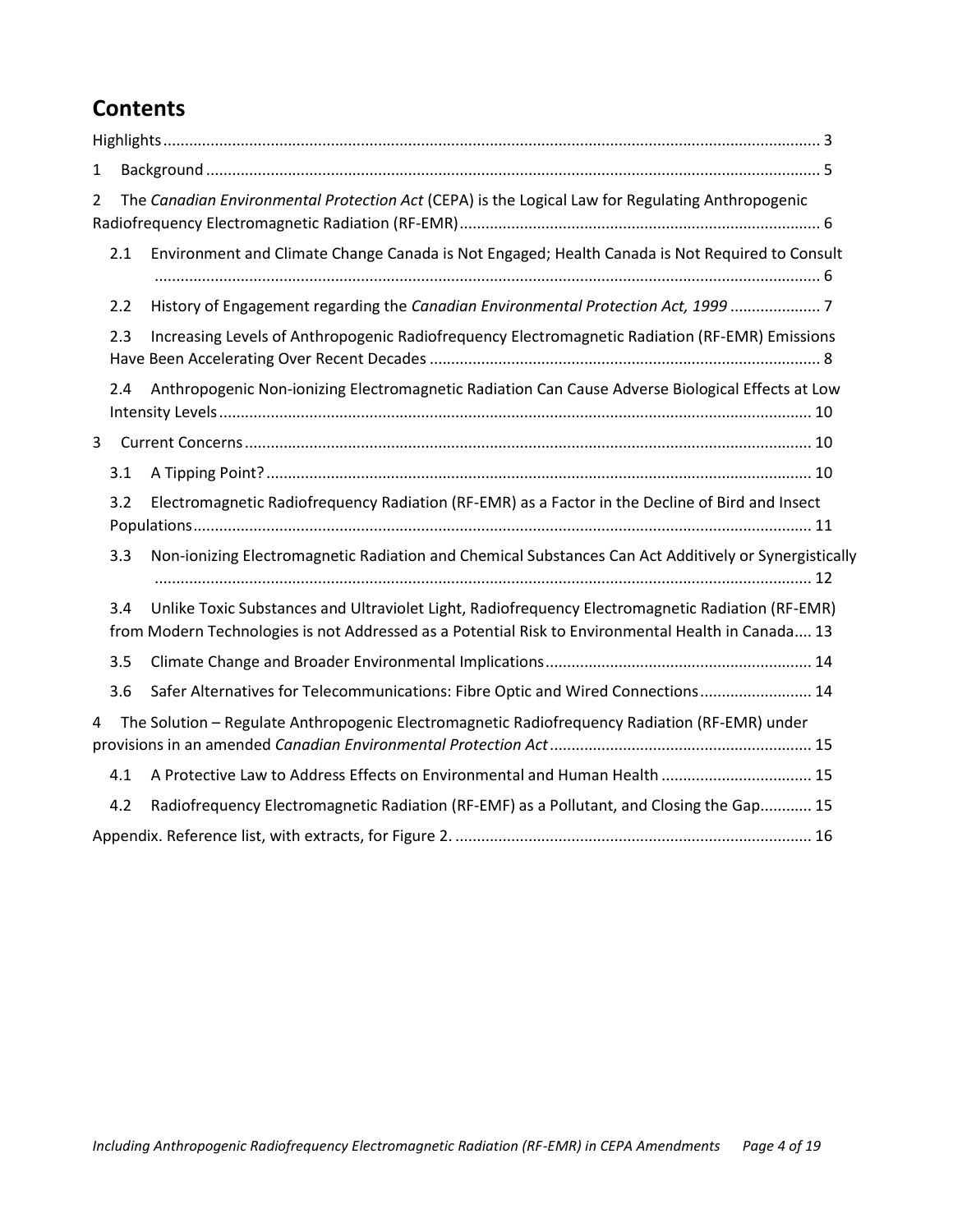#### **1 Background**

Canadian society relies heavily on wireless communications. This requires extensive infrastructure of large cell towers (base stations) and smaller antennas (on buildings, utility poles and other structures) to enable communications with wireless devices used by individuals, businesses and a diverse range of organizations. In addition to the existing infrastructure, more and more new cellular antennas, big and small, are being installed and are emitting increasing levels of radiofrequency electromagnetic ("wireless") radiation into the environment.

Radiofrequency is a non-ionizing range of electromagnetic radiation. Unlike the well-recognized direct molecular damage from high-energy photons of ionizing radiation (e.g., x-rays), the lower-energy photons of non-ionizing radiation have been portrayed as harmless at doses that do not cause excessive heating of tissue. There is convincing evidence, however, that ongoing, lower intensities of wireless radiation can cause biological effects via other mechanisms, with serious implications for biodiversity and ecosystem health.

Health Canada guidance (Safety Code 6) addresses human exposure to radiofrequency electromagnetic radiation (RF-EMR), and compliance with Safety Code 6 is enforced by the Ministry of Innovation, Science and Economic Development (ISED) via Administrative Monetary Penalties.<sup>1</sup> No Canadian policy or law is intended to protect non-human species from radiofrequency radiation. As described in Section 3.4 below, ISED regulations and criteria for devices, equipment and antenna-siting for cell towers all reference Safety Code 6, intending to protect people but not other biota. ISED references the *Canadian Environmental Protection Act, 1999* (CEPA), whereas CEPA is silent on this topic.

It is well documented in peer-reviewed scientific literature, however, that wireless radiation used in telecommunications can cause harmful biological effects, at ambient levels. An extensive, authoritative review published in 2021 stated:<sup>2</sup>

<span id="page-4-1"></span><span id="page-4-0"></span>Biological effects have been seen broadly across all taxa and frequencies at vanishingly low intensities comparable to today's ambient exposures. Broad wildlife effects have been seen on orientation and migration, food finding, reproduction, mating, nest and den building, territorial maintenance and defense, and longevity and survivorship. Cyto- and geno-toxic effects have been observed.

Wireless radiation on its own, or acting additively or synergistically with chemical substances, can damage living tissues and genetic material, and cause inflammation, dysfunction, cancers and other effects.<sup>3,4,5</sup>

<sup>1</sup> Government of Canada. (2018) **Compliance and Enforcement.** [https://www.ic.gc.ca/eic/site/smt-gst.nsf/eng/h\\_sf10951.html.](https://www.ic.gc.ca/eic/site/smt-gst.nsf/eng/h_sf10951.html)

<sup>2</sup> Levitt, B. B., Lai, H.C. & Manville, A.M. (2021). **Effects of Non-Ionizing Electromagnetic Fields on Flora and Fauna, Part 1. Rising Ambient EMF Levels in the Environment**. *Reviews on Environmental Health*. [https://doi.org/10.1515/reveh-2021-](https://doi.org/10.1515/reveh-2021-0026) [0026.](https://doi.org/10.1515/reveh-2021-0026)

Levitt, B. B., Lai, H.C. & Manville, A.M. (2021). **Effects of Non-Ionizing Electromagnetic Fields on Flora and Fauna. Part 2 Impacts: How Species Interact with Natural and Man-Made EMF**. *Reviews on Environmental Health*. [https://doi.org/10.1515/reveh-2021-0050.](https://doi.org/10.1515/reveh-2021-0050)

Levitt, B. B., Lai, H.C. & Manville, A.M. (2021). **Effects of Non-Ionizing Electromagnetic Fields on Flora and Fauna, Part 3. Exposure Standards, Public Policy, Laws, and Future Directions.** *Reviews on Environmental Health*. [https://doi.org/10.1515/reveh-2021-0083.](https://doi.org/10.1515/reveh-2021-0083)

<sup>3</sup> Lai, H. (2021). **Genetic Effects of Non-Ionizing Electromagnetic Fields.** *Electromagnetic Biology and Medicine* 40, no. 2: 264– 73[. https://doi.org/10.1080/15368378.2021.1881866.](https://doi.org/10.1080/15368378.2021.1881866)

<sup>4</sup>Miller, A.B., Sears, M.E., Morgan L.L., Davis D.L., Hardell, L., Oremus M. & Soskolne C.L. (2019). **Risks to Health and Well-Being From Radio-Frequency Radiation Emitted by Cell Phones and Other Wireless Devices.** *Frontiers in Public Health* 7. [https://doi.org/10.3389/fpubh.2019.00223.](https://doi.org/10.3389/fpubh.2019.00223)

*Including Anthropogenic Radiofrequency Electromagnetic Radiation (RF-EMR) in CEPA Amendments Page 5 of 19*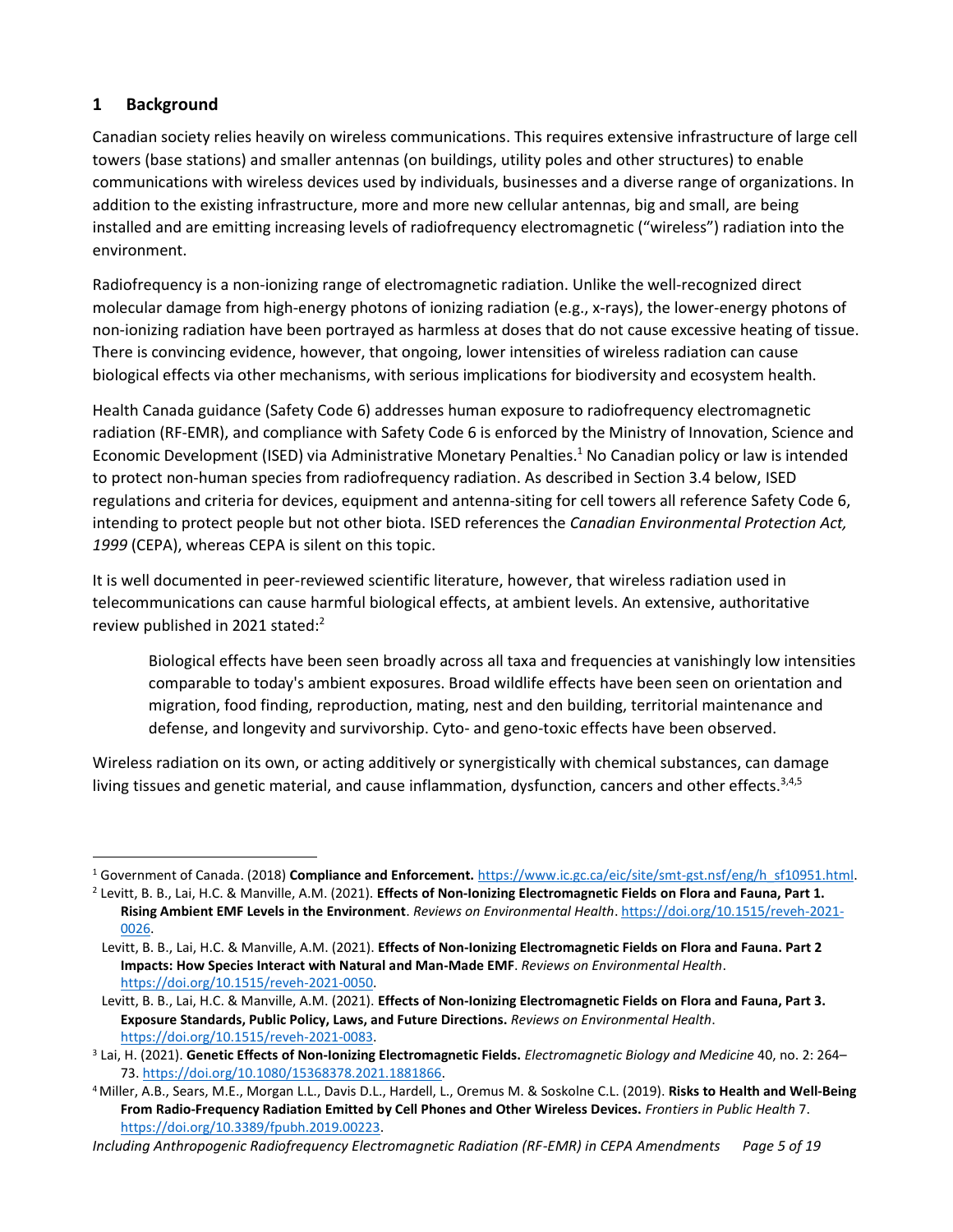#### **2 The** *Canadian Environmental Protection Act* **(CEPA) is the Logical Law for Regulating Anthropogenic Radiofrequency Electromagnetic Radiation (RF-EMR)**

In our view, the *Canadian Environmental Protection Act* (CEPA) 6 is the most logical, effective statute for assessment and regulation of this rapidly increasing environmental agent. Bill S-5 *Strengthening*  Environmental Protection for a Healthier Canada Act,<sup>7</sup> introduced in the Senate on February 9<sup>th</sup>, 2022, is an opportunity to enact specific legislative provisions and enabling legislation to promulgate regulations that can be used to assess and regulate the increasing amounts of anthropogenic RF-EMR emitted by wireless telecommunications devices and infrastructure. Of relevance, safer non-wireless alternative telecommunication technologies using fibre and wired connections are also faster, and more secure, reliable, resilient and energy efficient,<sup>8</sup> making these technologies the climate-wise options.

#### <span id="page-5-0"></span>**2.1 Environment and Climate Change Canada is Not Engaged; Health Canada is Not Required to Consult**

The mandate of Environment and Climate Change Canada (ECCC) is to be "the lead department for a wide range of environmental issues" and includes "minimizing threats to Canadians and their environment from pollution."<sup>9</sup> That said, ECCC has no responsibility or program to monitor, assess and protect the biosphere from anthropogenic RF-EMR generated and used in telecommunications. In October 2021, ECCC confirmed in a response to an Environmental Petition to the Auditor General<sup>10</sup> that,

"Environment and Climate Change Canada is not conducting research and monitoring activities on the potential impact of radiofrequency/microwave radiation exposure to biota to inform Health Canada or other regulatory organizations." Furthermore, ECCC "is not examining energy and resources implications to sustainability and climate change from the use of various alternative technologies for telecommunications."

In response to the same petition, in reference to doubled exposure limits for frequencies to be used for 5G, Health Canada stated that there is no legislative requirement for public notice and it is not required to consult Canadians regarding "interpretation" of radiation exposure limits from wireless devices and infrastructure. New interpretations are expected with the burgeoning "Internet of Things" and dense deployment of 4G/5G antennas in close proximity to living spaces. The petition response also stated that ISED (not the scientific authority) invited comment to improve the new standard, following publication in the Gazette.

[change/corporate/mandate.html](https://www.canada.ca/en/environment-climate-change/corporate/mandate.html)

<sup>5</sup> Falcioni, L., Bua, L., Tibaldi, E., Lauriola, M., De Angelis, L., Gnudi, F., Mandrioli D., et al. (2018). **Report of Final Results Regarding Brain and Heart Tumors in Sprague-Dawley Rats Exposed from Prenatal Life until Natural Death to Mobile Phone Radiofrequency Field Representative of a 1.8 GHz GSM Base Station Environmental Emission**. *Environmental Research*. [https://doi.org/10.1016/j.envres.2018.01.037.](https://doi.org/10.1016/j.envres.2018.01.037) 

<sup>6</sup> Government of Canada. *Canadian Environmental Protection Act, 1999.* <https://laws-lois.justice.gc.ca/eng/acts/c-15.31/> <sup>7</sup> Government of Canada. (February 9, 2022). **Bill S-5,** *Strengthening Environmental Protection for a Healthier Canada Act*. [https://www.canada.ca/en/services/environment/pollution-waste-management/strengthening-canadian-environmental](https://www.canada.ca/en/services/environment/pollution-waste-management/strengthening-canadian-environmental-protection-act-1999/bill-c-28-strengthening-environmental-protection-healthier-canada-act-summary-amendments.html)[protection-act-1999/bill-c-28-strengthening-environmental-protection-healthier-canada-act-summary-amendments.html](https://www.canada.ca/en/services/environment/pollution-waste-management/strengthening-canadian-environmental-protection-act-1999/bill-c-28-strengthening-environmental-protection-healthier-canada-act-summary-amendments.html) <sup>8</sup> Schoechle, T. (2018**). Re-Inventing Wires: The Future of Landlines and Networks.** *National Institute for Science, Law & Public* 

*Policy Washington, DC*, 2018, 156[. http://electromagnetichealth.org/wp-content/uploads/2018/05/Wires.pdf.](http://electromagnetichealth.org/wp-content/uploads/2018/05/Wires.pdf) <sup>9</sup> **Environment and Climate Change Canada's Mandate**. [https://www.canada.ca/en/environment-climate-](https://www.canada.ca/en/environment-climate-change/corporate/mandate.html)

<sup>10</sup> Petition 456. (2021). **The Government of Canada's rigour and transparency in evaluating the science regarding localized exposures to 5G technologies in its update of Safety Code 6**. [https://www.oag-](https://www.oag-bvg.gc.ca/internet/English/pet_456_e_43873.html)

[bvg.gc.ca/internet/English/pet\\_456\\_e\\_43873.html;](https://www.oag-bvg.gc.ca/internet/English/pet_456_e_43873.html) Petition and government responses available at: <https://preventcancernow.ca/wp-content/uploads/2022/02/5G-Petition-and-Government-Response.pdf>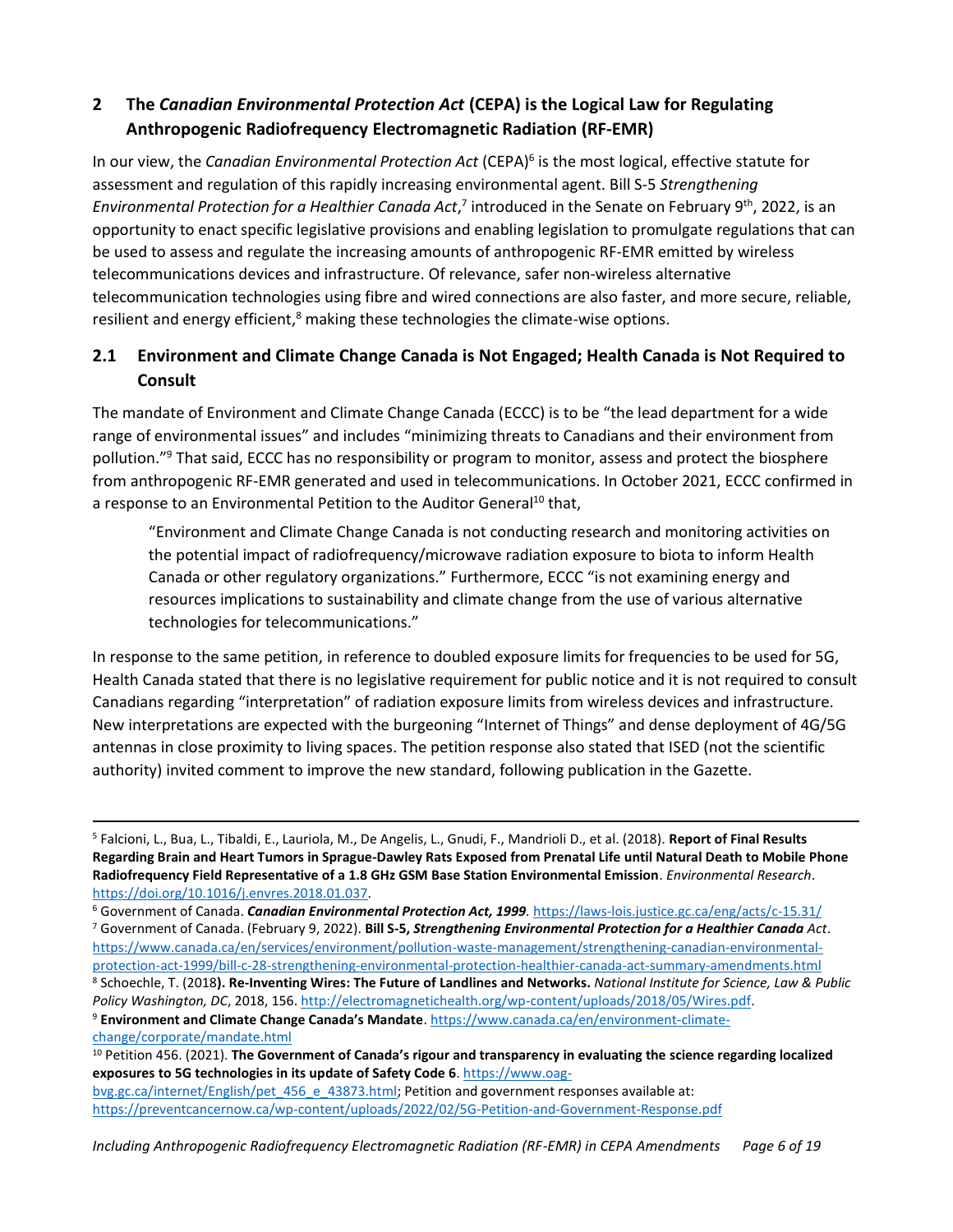#### **2.2 History of Engagement regarding the** *Canadian Environmental Protection Act, 1999*

In March 2016, the new federal Liberal government led by Prime Minister Justin Trudeau fulfilled an election commitment to modernize CEPA by delegating to the Standing Committee on Environment and Sustainable Development (ENVI) the task of undertaking a 15-month comprehensive review of CEPA.

Five briefs submitted to the Standing Committee addressed biological harms associated with non-ionizing electromagnetic radiation used for wireless connectivity, and recommended inclusion in CEPA.

- 1. Prevent Cancer Now, Chemical Sensitivities Manitoba, National Network on Environments and Women's Health. [https://preventcancernow.ca/submissions/canadian-environmental-protection-act](https://preventcancernow.ca/submissions/canadian-environmental-protection-act-cepa-review-controlling-toxic-substances/)[cepa-review-controlling-toxic-substances/](https://preventcancernow.ca/submissions/canadian-environmental-protection-act-cepa-review-controlling-toxic-substances/)
- 2. Canadians for Safe Technology. [https://c4st.org/wp](https://c4st.org/wp-content/uploads/docs/GovRelations/Fed/CEPA/C4ST_CEPA_Brief_9_December_2016.pdf)[content/uploads/docs/GovRelations/Fed/CEPA/C4ST\\_CEPA\\_Brief\\_9\\_December\\_2016.pdf](https://c4st.org/wp-content/uploads/docs/GovRelations/Fed/CEPA/C4ST_CEPA_Brief_9_December_2016.pdf)
- 3. Environmental Health Association of Manitoba. [https://c4st.org/wp](https://c4st.org/wp-content/uploads/docs/GovRelations/Fed/CEPA/EHAMB_CEPA_brief_Dec_2016.pdf)[content/uploads/docs/GovRelations/Fed/CEPA/EHAMB\\_CEPA\\_brief\\_Dec\\_2016.pdf](https://c4st.org/wp-content/uploads/docs/GovRelations/Fed/CEPA/EHAMB_CEPA_brief_Dec_2016.pdf)
- 4. Magda Havas, PhD, Professor and Research Scientist, Trent University. [https://www.ourcommons.ca/content/Committee/421/ENVI/Brief/BR8708953/br](https://www.ourcommons.ca/content/Committee/421/ENVI/Brief/BR8708953/br-external/HavasMagda-e.pdf)[external/HavasMagda-e.pdf](https://www.ourcommons.ca/content/Committee/421/ENVI/Brief/BR8708953/br-external/HavasMagda-e.pdf)
- 5. Margaret Friesen, MSc. [https://www.ourcommons.ca/content/Committee/421/ENVI/Brief/BR8708951/br](https://www.ourcommons.ca/content/Committee/421/ENVI/Brief/BR8708951/br-external/FriesenMargaret-e.pdf)[external/FriesenMargaret-e.pdf](https://www.ourcommons.ca/content/Committee/421/ENVI/Brief/BR8708951/br-external/FriesenMargaret-e.pdf)

In June 2017, the Standing Committee submitted its final report, **Healthy Environment, Healthy Canadians, Healthy Economy: Strengthening the** *Canadian Environmental Protection Act, 1999* <sup>11</sup> to the House of Commons. The report included 87 recommendations such as: recognizing a right to a healthy environment, enhancing considerations of vulnerable populations, addressing cumulative impacts of substances, banning carcinogens and endocrine-disrupting chemicals (EDCs), strengthening transparency and public participation, improving the National Pollutant Release Inventory, establishing a more transparent assessment process for new living modified organisms, adopting a reverse-onus approach for substances of very high concern, adding a definition of "vulnerable populations," and requiring investigations into effects of substances on vulnerable populations as well as cumulative and synergistic effects of multiple toxicants.

**Recommendation 62** addressed electromagnetic radiation:

The Committee recommends that … Environment and Climate Change Canada conduct studies on the effects of electromagnetic radiation on biota … and report their findings back to the Committee.

A complete response to the Standing Committee was published in June 2018, $^{12}$  with the Minister of the Environment and Climate Change committing to "work towards legislative amendments as soon as possible in future Parliamentary sessions." Included in the report was the following commitment:

Environment and Climate Change Canada *is reviewing the scientific evidence provided to the Committee on the effects of electromagnetic radiation on biota.*<sup>13</sup>

<sup>12</sup> ECCC, **Follow-Up Report to the House of Commons Standing Committee on Environment and Sustainable Development on the** *Canadian Environmental Protection Act, 1999,* June 28, 2018.

<sup>11</sup> <http://www.ourcommons.ca/Content/Committee/421/ENVI/Reports/RP9037962/envirp08/envirp08-e.pdf>

<sup>13</sup> [https://www.canada.ca/en/environment-climate-change/services/canadian-environmental-protection-act](https://www.canada.ca/en/environment-climate-change/services/canadian-environmental-protection-act-registry/review/standing-committee-report-cepa-2018/chapter-1.html)[registry/review/standing-committee-report-cepa-2018/chapter-1.html](https://www.canada.ca/en/environment-climate-change/services/canadian-environmental-protection-act-registry/review/standing-committee-report-cepa-2018/chapter-1.html)

*Including Anthropogenic Radiofrequency Electromagnetic Radiation (RF-EMR) in CEPA Amendments Page 7 of 19*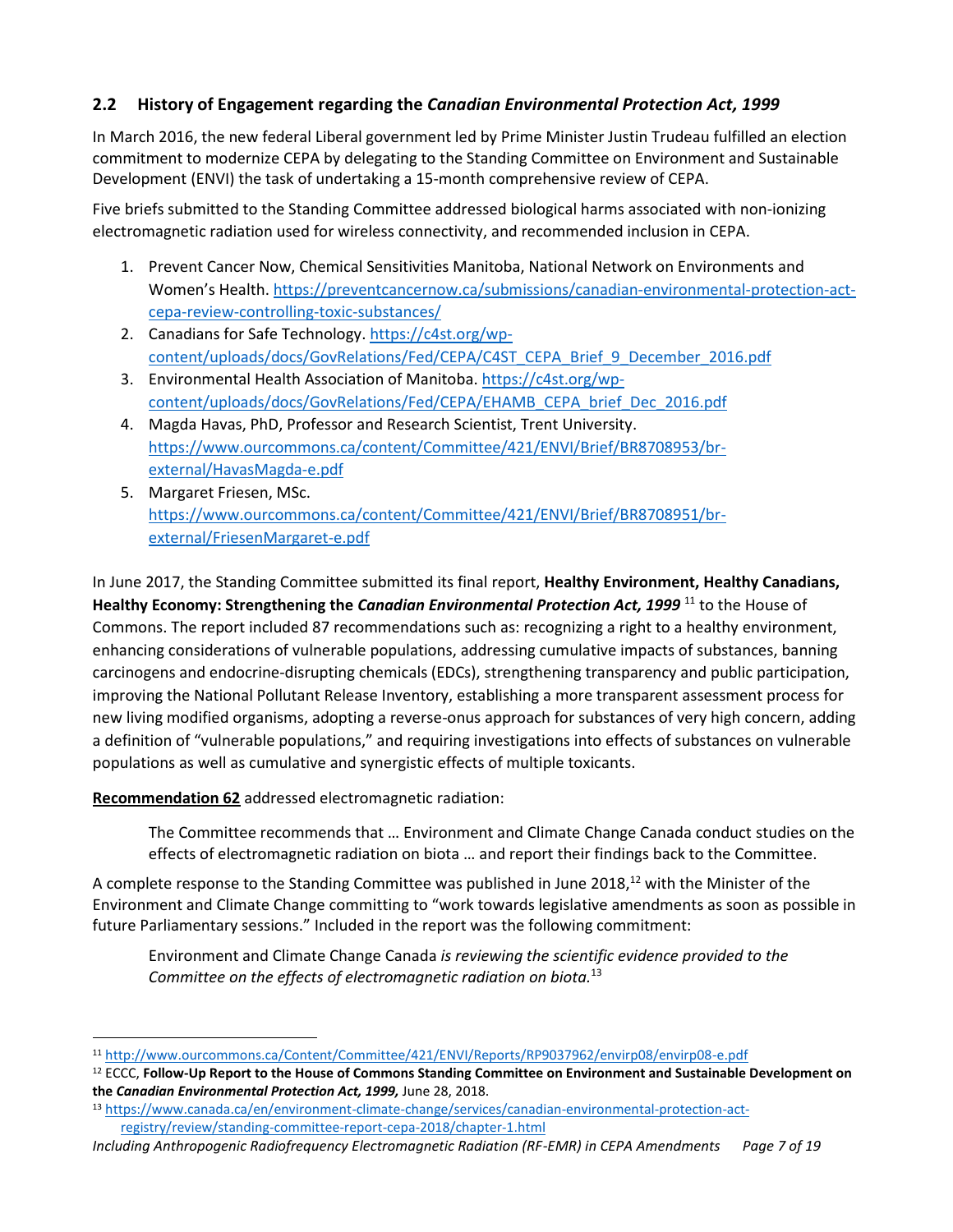No review by ECCC has been made public, and with the response to Petition 456, we now know that there is no plan to do so.

As detailed below, scientific evidence since the 2016 Standing Committee submissions clearly demonstrates that anthropogenic RF-EMR can be harmful to biota, and that this can have consequential cascading effects on biodiversity and ecosystem health. Flora and fauna should be protected; there is currently a gap in the Canadian risk assessment and regulatory regime with regards to this environmental toxicant. Inclusion of anthropogenic RF-EMR in CEPA could rectify this serious gap.

Mandate letters from Canadian Prime Minister Justin Trudeau to both the Minister of Health and the Minister of Environment and Climate Change tabled in December 2019<sup>14</sup> included the expectation "to better protect people and the environment from toxins and other pollution, including by strengthening the *Canadian Environmental Protection Act, 1999*."

The 2019 mandate letters did not, however, include express requirements for the Ministers to address the effects of anthropogenic RF-EMR on biota as part of their work. Similarly, the 2021 mandate letters<sup>15</sup> failed to acknowledge the importance of addressing this key issue.

#### **2.3 Increasing Levels of Anthropogenic Radiofrequency Electromagnetic Radiation (RF-EMR) Emissions Have Been Accelerating Over Recent Decades**

Ambient levels of wireless radiation continue to increase. There are currently tens of thousands of cell towers <sup>16</sup> across Canada. The number of cellular network antennas is increasing rapidly, as they are installed on new and existing structures in urban, rural and wilderness areas. These can support the operation of hundreds of thousands more small 4G/5G antennas being mounted on non-tower structures (e.g., street furniture, buildings, lamp-posts and other utility poles). Of additional concern is the introduction of novel technologies that use frequencies and modulations not previously widely used outdoors. At the same time, tens of thousands more telecommunications satellites are being launched to transmit RF-EMR.<sup>17</sup>

The medical journal *The Lancet* published a concise summary of increases in radiation for wireless communications, mounting to many-fold greater levels than the natural background.<sup>18</sup> Figure 1, reproduced with permission, illustrates how instantaneous exposures have mounted from the 1950s, through the 1980s and during the 2010s.

Note that the scales are logarithmic – each increment is a 1,000-fold increase. At 1 GHz, within a commonly used frequency range for cell tower antenna emissions, the levels in some areas had increased up to a quintillion times natural background levels (a quintillion is 1 with 18 zeros).

<sup>14</sup> Prime Minister of Canada. **Archived Mandate Letters.** <https://pm.gc.ca/en/all-archived-mandate-letters>

<sup>15</sup> Prime Minister of Canada. **Mandate Letters 2021**.<https://pm.gc.ca/en/mandate-letters>

<sup>16</sup> SCADACORE. **Canadian Cell Tower Map**. (2022)<https://www.scadacore.com/tools/rf-path/cell-tower-map-canada/>

<sup>17</sup> Hecht, J. (2021). **Will Satellites Cripple Ground-Based Astronomy?** *Optics & Photonics News*, May 2021[. https://www.optica](https://www.optica-opn.org/home/articles/volume_32/may_2021/features/will_satellites_cripple_ground-based_astronomy/)[opn.org/home/articles/volume\\_32/may\\_2021/features/will\\_satellites\\_cripple\\_ground-based\\_astronomy/](https://www.optica-opn.org/home/articles/volume_32/may_2021/features/will_satellites_cripple_ground-based_astronomy/)

<sup>18</sup> Bandara, P & Carpenter, D.O. (2018). **Planetary Electromagnetic Pollution: It Is Time to Assess Its Impact.** *The Lancet Planetary Health* 2, no. 12: e512–14[. https://doi.org/10.1016/S2542-5196\(18\)30221-3.](https://doi.org/10.1016/S2542-5196(18)30221-3)

*Including Anthropogenic Radiofrequency Electromagnetic Radiation (RF-EMR) in CEPA Amendments Page 8 of 19*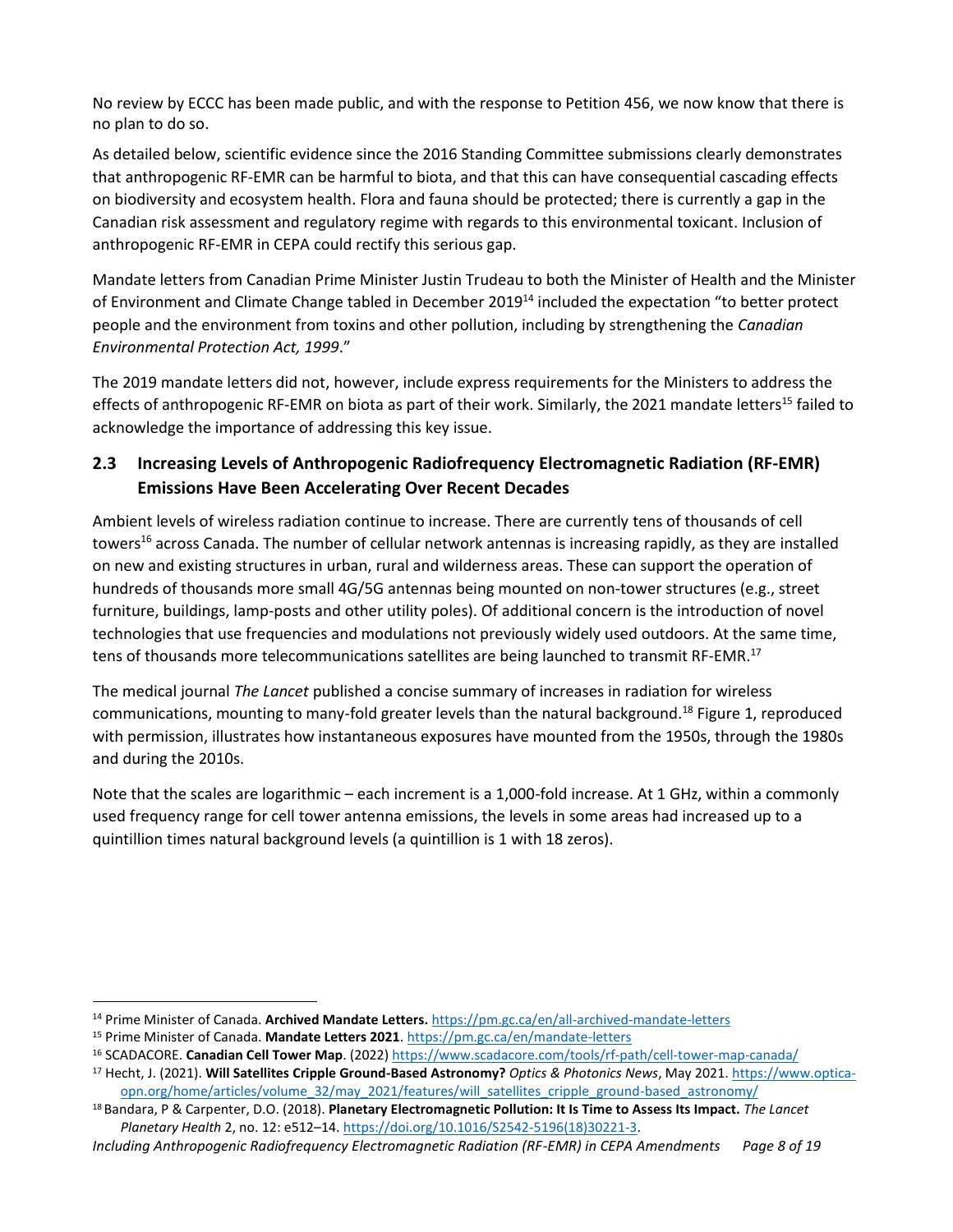**Figure 1. Typical maximum daily exposure to radiofrequency electromagnetic radiation (RF-EMF) from manmade and natural power flux densities in comparison with International Commission on Non-Ionizing Radiation Protection (ICNIRP) safety guidelines.** Reproduced, with permission, from Bandara, P & Carpenter, D.O. (2018). The Lancet Planetary Health 2, no. 12: e512-14[. https://doi.org/10.1016/S2542-](https://doi.org/10.1016/S2542-5196(18)30221-3) [5196\(18\)30221-3.](https://doi.org/10.1016/S2542-5196(18)30221-3)



[Canada's guidance is marginally lower for some frequencies.]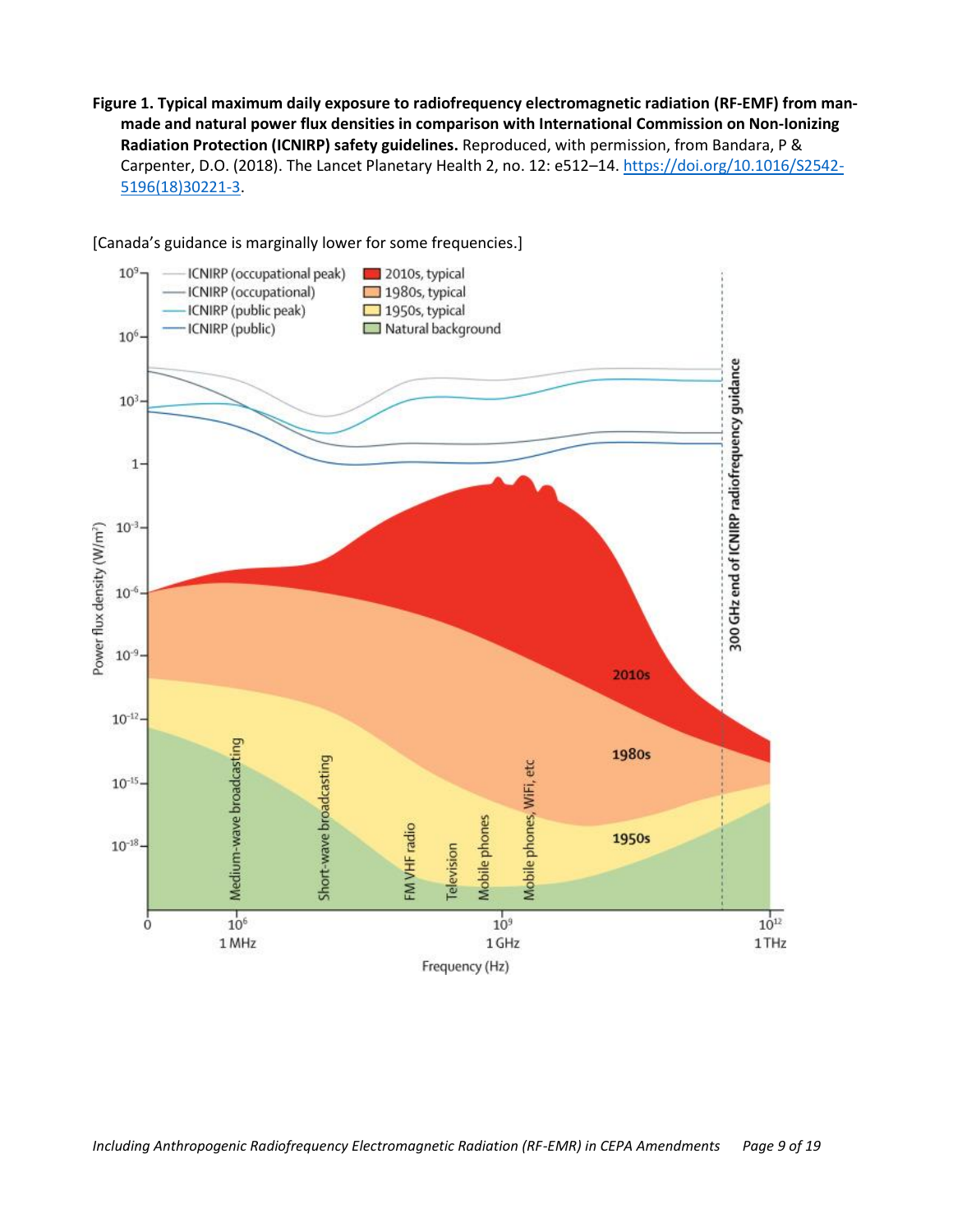#### **2.4 Anthropogenic Non-ionizing Electromagnetic Radiation Can Cause Adverse Biological Effects at Low Intensity Levels**

Non-ionizing electromagnetic radiation, which includes RF-EMR, is lower energy than ionizing radiation (e.g., x-rays) and by definition does not carry sufficient energy to remove an electron from an atom. Early animal and human experimentation led to the hypothesis (favoured by industry, and implemented by Health Canada) that only excessive heating may cause biological harms ("thermal effects"). Evidence, presented here and in hundreds of peer-reviewed publications, demonstrates that RF-EMR can cause harm at exceedingly low exposure levels. A few of the mechanisms and harmful effects that have been demonstrated in the laboratory and measured in various organisms include oxidative stress, cellular and DNA damage (including in insects),<sup>19,20,21</sup> and effects on receptor proteins<sup>22</sup> and channels through cellular membranes<sup>23</sup> with exposure to purportedly safe intensities of common frequencies. These effects may impact function and viability of organisms, and lead to cancers.<sup>3,[4,5](#page-4-0)</sup>

Non-ionizing radiation is a broad swath of the electromagnetic spectrum, from extremely low-frequency Schumann resonance of the earth, through anthropogenic radiation associated with a wide range of technologies, and also that received from the sun, such as naturally occurring infrared, visible and ultraviolet light (on the nominal borderline of ionizing radiation). Global protection from ultraviolet light is implemented via CEPA, with restriction of atmospheric ozone-depleting substances (ozone absorbs solar ultraviolet light).

All biota evolved in an environment with much lower intensity natural RF-EMR, because the Earth's atmosphere blocks much of this type of radiation. With the addition of anthropogenic RF-EMR, peak levels today can be more than trillions of times higher than historically (Figure 1).

#### **3 Current Concerns**

#### **3.1 A Tipping Point?**

Whether or not we sense electromagnetic radiation, electromagnetic interactions are intrinsic in living tissues. Effects may be central to life processes, occurring at the level of cellular membranes,<sup>24</sup> impacting nerves and diverse chemical reactions within cells. As well, the cells of all life forms normally communicate within and among themselves with exquisitely low-intensity electromagnetic and chemical signaling. Ambient

<sup>19</sup> Blank, M., & Goodman, R.M. (2012). **Electromagnetic Fields and Health: DNA-Based Dosimetry.** *Electromagnetic Biology and Medicine* 31, no. 4: 243–49[. https://doi.org/10.3109/15368378.2011.624662.](https://doi.org/10.3109/15368378.2011.624662)

<sup>20</sup> Yakymenko, I., Tsybulin O., Sidorik E., Diane Henshel, Kyrylenko O., and Kyrylenko S. (2016). **Oxidative Mechanisms of Biological Activity of Low-Intensity Radiofrequency Radiation.** *Electromagnetic Biology and Medicine* 35, no. 2:186–202. [https://doi.org/10.3109/15368378.2015.1043557.](https://doi.org/10.3109/15368378.2015.1043557)

<sup>21</sup> Panagopoulos, D.J. **Comparing DNA Damage Induced by Mobile Telephony and Other Types of Man-Made Electromagnetic Fields**. (2019). *Mutation Research/Reviews in Mutation Research* 781:53–62[. https://doi.org/10.1016/j.mrrev.2019.03.003.](https://doi.org/10.1016/j.mrrev.2019.03.003)

<sup>22</sup> Ertilav, K., Uslusoy, F., Ataizi S., & Nazıroğlu, M. (2018). **Long Term Exposure to Cell Phone Frequencies (900 and 1800 MHz) Induces Apoptosis, Mitochondrial Oxidative Stress and TRPV1 Channel Activation in the Hippocampus and Dorsal Root Ganglion of Rats.** *Metabolic Brain Disease* 33, no. 3: 753–63[. https://doi.org/10.1007/s11011-017-0180-4.](https://doi.org/10.1007/s11011-017-0180-4)

Çiğ, B., & Nazıroğlu, M. (2015). **Investigation of the Effects of Distance from Sources on Apoptosis, Oxidative Stress and Cytosolic Calcium Accumulation via TRPV1 Channels Induced by Mobile Phones and Wi-Fi in Breast Cancer Cells**. *Biochimica et Biophysica Acta (BBA) - Biomembranes, Membrane Channels and Transporters in Cancers*, 1848, no. 10, Part B: 2756–65[. https://doi.org/10.1016/j.bbamem.2015.02.013.](https://doi.org/10.1016/j.bbamem.2015.02.013)

<sup>23</sup> Romanenko, S., R. Begley, A.R. Harvey, L. Hool, and V.P. Wallace. **The Interaction between Electromagnetic Fields at Megahertz, Gigahertz and Terahertz Frequencies with Cells, Tissues and Organisms: Risks and Potential.** (2017) *Journal of The Royal Society Interface* 14, no. 137. 20170585. [https://doi.org/10.1098/rsif.2017.0585.](https://doi.org/10.1098/rsif.2017.0585)

<sup>24</sup> Hughes, M. P., Kruchek E.J., Beale A.D., et al. (2021). **Vm-Related Extracellular Potentials Observed in Red Blood Cells.** *Scientific Reports* 11, no. 1: 19446[. https://doi.org/10.1038/s41598-021-98102-9.](https://doi.org/10.1038/s41598-021-98102-9)

*Including Anthropogenic Radiofrequency Electromagnetic Radiation (RF-EMR) in CEPA Amendments Page 10 of 19*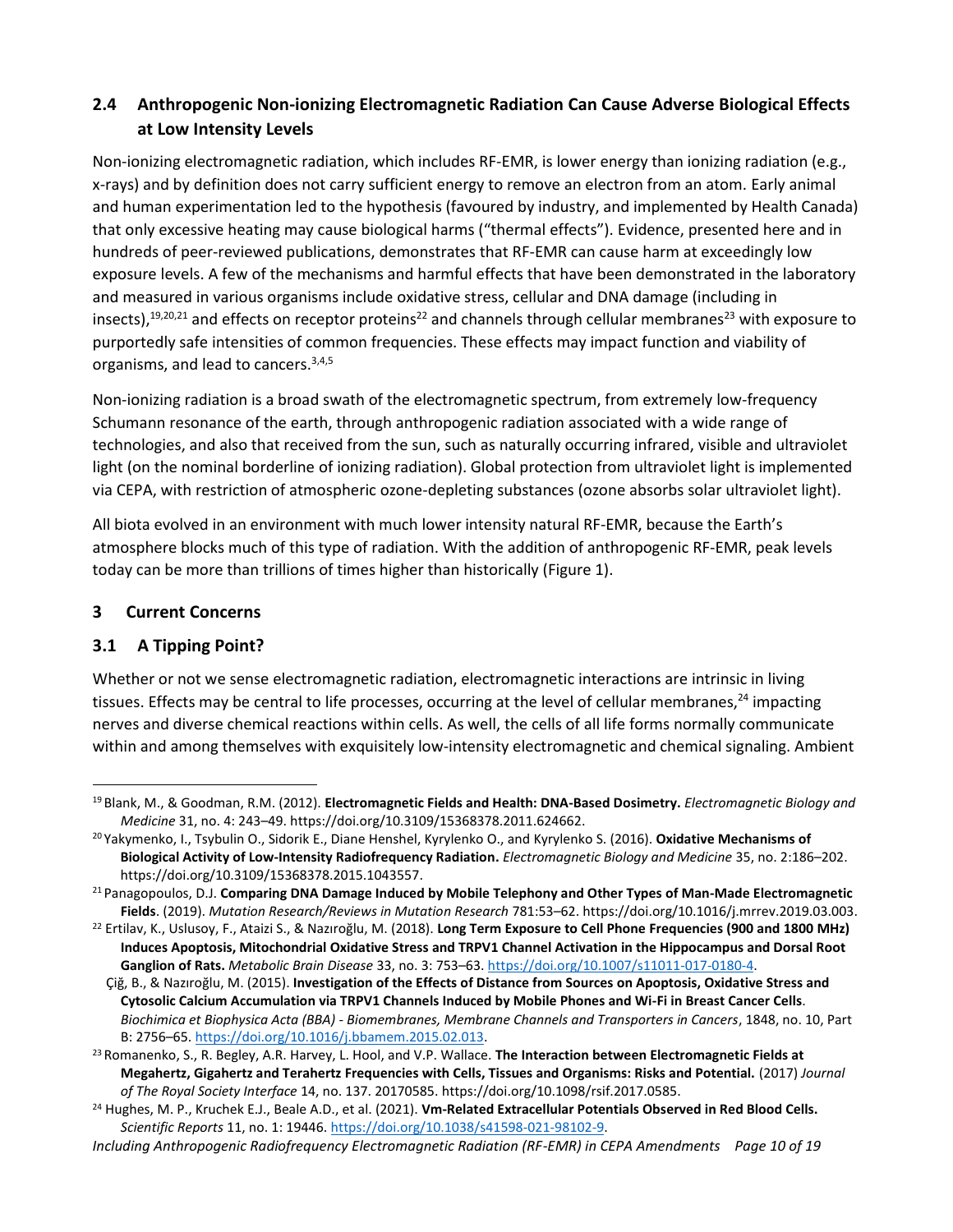levels of anthropogenic RF-EMR in some areas now exceed historical natural levels by more than trillions-fold and have reached a level where it interferes with natural signaling. It appears that some biota (e.g., insects) may have reached a "tipping point" for population-wide effects.

#### **3.2 Electromagnetic Radiofrequency Radiation (RF-EMR) as a Factor in the Decline of Bird and Insect Populations**

Many bird and insect species are in decline worldwide. Interference with magnetoreception for navigation may be a contributing factor, as comprehensively reviewed by Levitt et al. in three recent publications.<sup>[2](#page-4-1)</sup>

The scientific literature was also systematically reviewed at the request of the European Parliament.<sup>25</sup> An extract from the report states (emphasis added):

Dielectric heating due to RF-EMF [radiofrequency electromagnetic fields] exposure of biological tissue is shown in all categories. … which in turn has biological effects such as a thermoregulatory response. This implies that **there is always a level of RF-EMF power density that will cause biological effects,** referred to as thermal effects. Decoupling effects caused by elevated temperatures and the presence of RF-EMFs within biological tissue are major issues in this field of study.

Concerns that anthropogenic electromagnetic radiation may be a factor in the decline of insect populations were detailed in 2021.<sup>26</sup> Due to insects' size, resonance may result in greater heating, and insects have little capacity to thermo-regulate. Insect declines are widely recognized to present serious ecological as well as economic issues, because insects form the base of food chains, and pollination is essential for biodiversity and agriculture.

<span id="page-10-0"></span>Serious adverse effects observed in animals and plants in field and laboratory studies are depicted in Figure 2, at exposure levels 50 to more than 2,000 times below Health Canada's non-occupational human exposure guideline for radiofrequency radiation power density (Safety Code 6). <sup>27</sup> The guideline levels range from 2,000 to 10,000 mW/m<sup>2</sup> (2 to 10 W/m<sup>2</sup>) depending upon the frequency (off the scale of Figure 2).

<sup>25</sup> Thielens, A. (2021). **Environmental Impacts of 5G. A literature review of effects of radio-frequency electromagnetic field exposure of non-human vertebrates, invertebrates and plants**. *Prepared at the Request of the Panel for the Future of Science and Technology (STOA) and Managed by the Scientific Foresight Unit, within the Directorate-General for Parliamentary Research Services (EPRS) of the Secretariat of the European Parliament*, 149. <https://doi.org/10.2861/318352>

<sup>26</sup> Balmori, A. (2021). **Electromagnetic radiation as an emerging driver factor for the decline of insects**. *Science of The Total Environment*, *767*, 144913[. https://doi.org/10.1016/j.scitotenv.2020.144913.](https://doi.org/10.1016/j.scitotenv.2020.144913)

Friesen, M., & Havas, M. (2020). **Effects of Non-ionizing Electromagnetic Pollution on Invertebrates, Including Pollinators such as Honey Bees: What We Know, What We don't Know, and What We Need to Know**. In *Working Landscapes. Proceedings of the 12th Prairie Conservation and Endangered Species Conference, Danyluk (ed.). February 2019, Winnipeg, Manitoba.* (pp. 127–138). Critical Wildlife Habitat Program, Winnipeg, Manitoba. Retrieved from [http://pcesc.ca/media/45404/final-2019-pcesc-proceedings.pdf.](http://pcesc.ca/media/45404/final-2019-pcesc-proceedings.pdf)

Kumar, S., Singh, V. K., Nath, P., & Joshi, P. C. (2020). **An overview of anthropogenic electromagnetic radiations as risk to pollinators and pollination**. *Journal of Applied and Natural Science*, *12*(4), 675–681. [https://doi.org/10.31018/jans.v12i4.2420.](https://doi.org/10.31018/jans.v12i4.2420)

<sup>27</sup> **Limits of Human Exposure to Radiofrequency Electromagnetic Energy in the Frequency Range from 3 kHz to 300 GHz: Safety Code 6** [Health Canada, 2015[\] https://www.canada.ca/en/health-canada/services/publications/health-risks](https://www.canada.ca/en/health-canada/services/publications/health-risks-safety/limits-human-exposure-radiofrequency-electromagnetic-energy-range-3-300.html)[safety/limits-human-exposure-radiofrequency-electromagnetic-energy-range-3-300.html](https://www.canada.ca/en/health-canada/services/publications/health-risks-safety/limits-human-exposure-radiofrequency-electromagnetic-energy-range-3-300.html)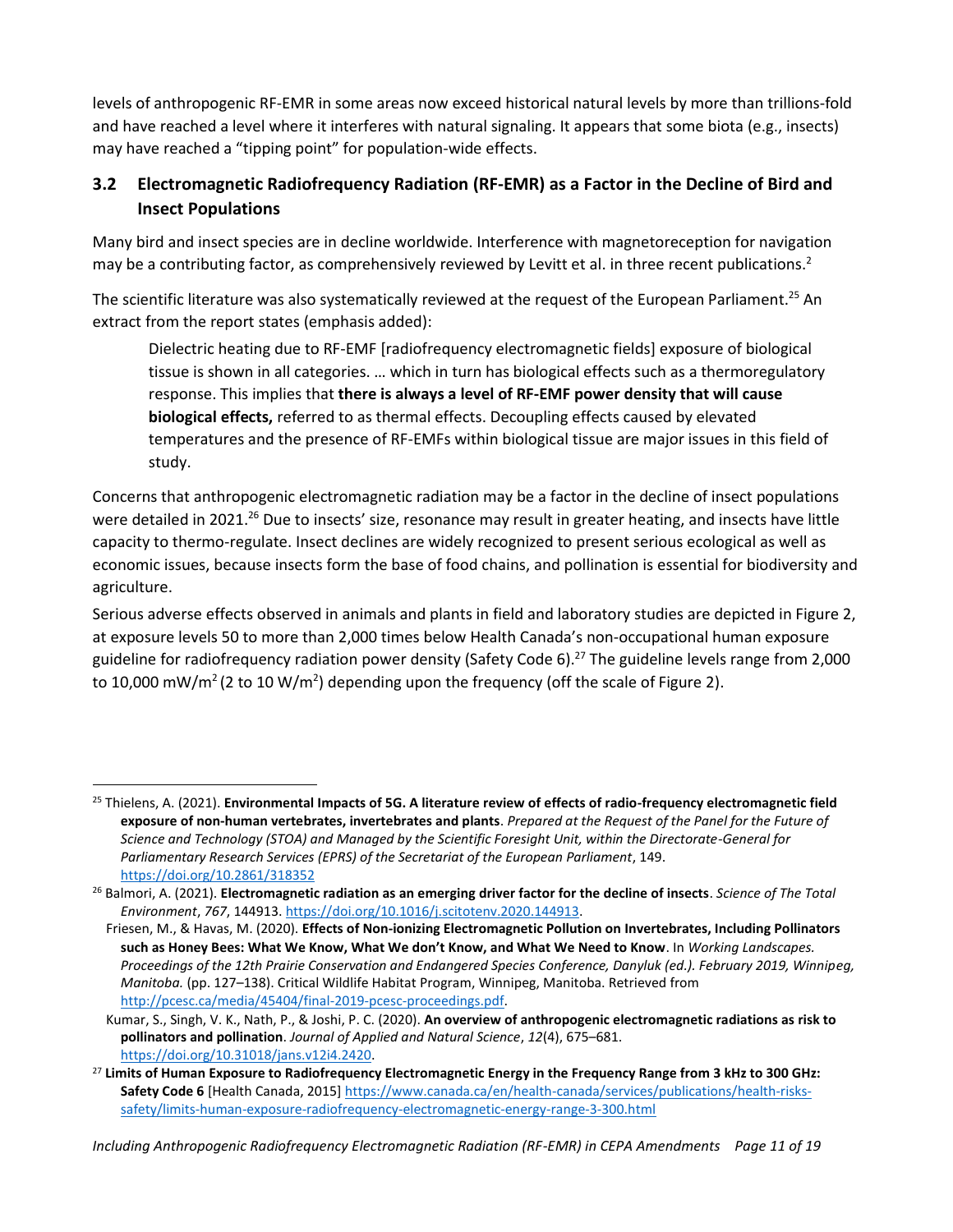**Figure 2. Examples of biological effects on biota exposed to anthropogenic radiofrequency electromagnetic radiation (RF-EMR or "wireless radiation) levels, 50 to more than 2,000 times below Safety Code 6 limits (2,000 - 10,000 mW/m<sup>2</sup> depending upon the frequency).** 

(Data from Supplemental Materials Part 2, Levitt et al. 202[1,](#page-4-1) $^2$  and primary literature, listed in the Appendix.)



(e.g., from an emitting device such as a cell tower antenna) is intercepted by a surface (e.g., leaf or animal) over an area measured perpendicular to the beam.

#### **3.3 Non-ionizing Electromagnetic Radiation and Chemical Substances Can Act Additively or Synergistically**

Non-ionizing electromagnetic radiation from communications and other infrastructure can be biologically active and harmful, and can interact with toxic substances with magnification of harmful effects.<sup>28,29</sup> For

*Including Anthropogenic Radiofrequency Electromagnetic Radiation (RF-EMR) in CEPA Amendments Page 12 of 19* <sup>28</sup> Lupi, D., Palamara Mesiano, M., Adani, A., *et al*. (2021). **Combined Effects of Pesticides and Electromagnetic-Fields on Honeybees: Multi-Stress Exposure**. *Insects*, *12*(8), 716[. https://doi.org/10.3390/insects12080716.](https://doi.org/10.3390/insects12080716)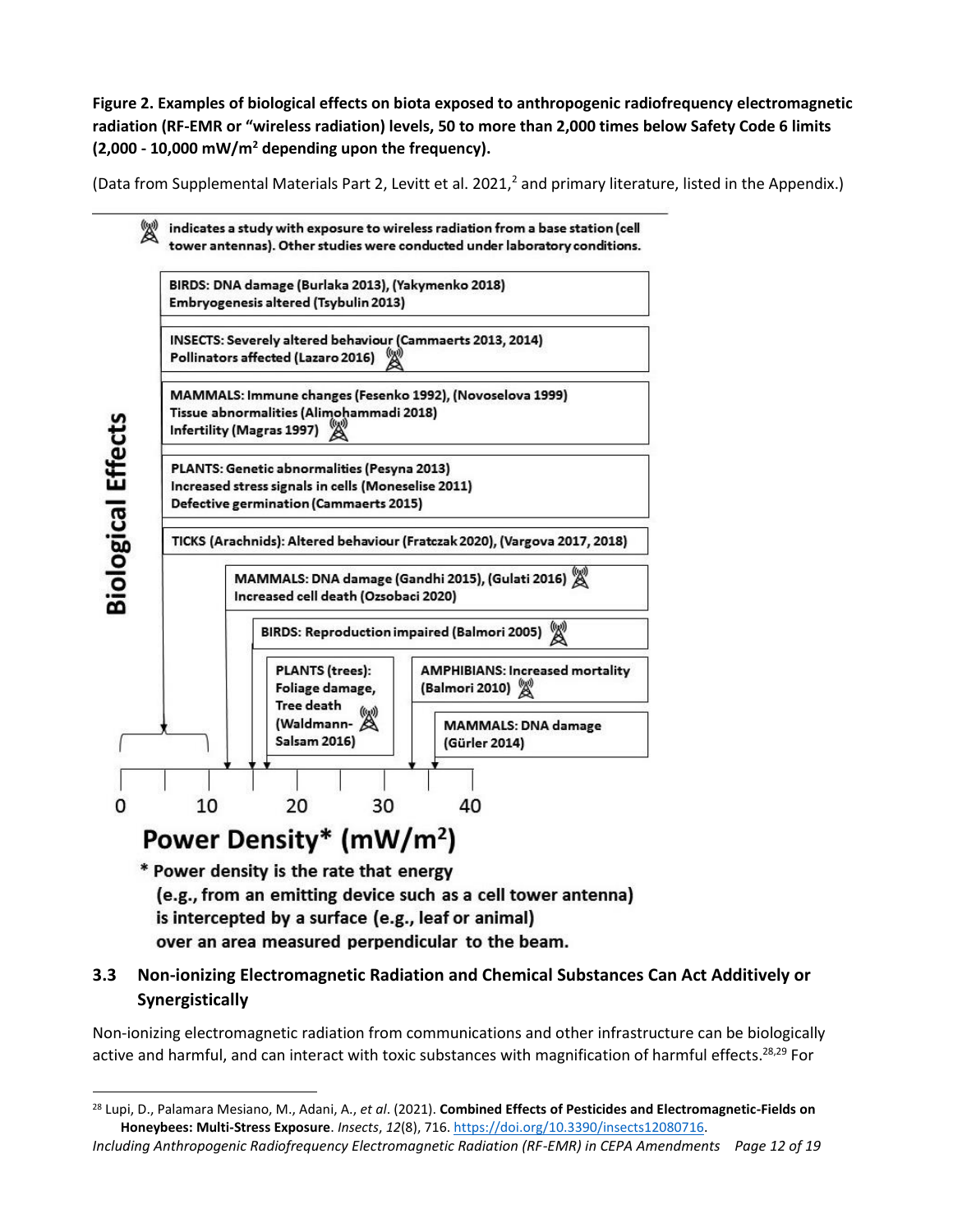example, a large 2013 review, further expanded in 2017, summarized synergistic effects with toxicants on carcinogenesis, teratogenesis, mutagenesis, inflammation and other outcomes; amelioration of harmful effects using agents such as antioxidants (e.g., vitamin C); and use of radiofrequency radiation to enhance therapeutic effectiveness.<sup>30</sup>

#### **3.4 Unlike Toxic Substances and Ultraviolet Light, Radiofrequency Electromagnetic Radiation (RF-EMR) from Modern Technologies is not Addressed as a Potential Risk to Environmental Health in Canada**

Guidance published by Health Canada, **Limits of Human Exposure to Radiofrequency Electromagnetic Energy in the Frequency Range from 3 kHz to 300 GHz: Safety Code 6**[27](#page-10-0) is referenced consistently by the Government of Canada (Health Canada, and ISED) in regulations addressing devices or infrastructure for telecommunications over the air. The *Radiation Emitting Devices Act*<sup>31</sup> and regulations<sup>32</sup> do not mention radiofrequency radiation or telecommunications devices, although a 2020 consultation<sup>33</sup> undertaken by Health Canada did. Cell tower siting Client Procedures Circular CPC-2-0-03<sup>34</sup> stipulates that in addition to requirements of the *Canadian Environmental Assessment Act<sup>35</sup>* (now repealed; the *Interpretation Act* would require application of the *Impact Assessment Act, 2019<sup>36</sup>)*, proponents are responsible to ensure that antenna systems are installed and operated in a manner that respects the local environment and that complies with other statutory requirements, such as those under the *Canadian Environmental Protection Act, 1999*, the *Species at Risk Act, 2002*<sup>37</sup> and the *Migratory Birds Convention Act, 1994, <sup>38</sup>* as applicable*.* None of these Acts address effects of RF-EMR used in telecommunications.

RF-EMR levels are regulated in areas that the public may access (per Safety Code 6), but not other locations accessible only to flora and non-human fauna, including airspace where animals fly.

Extract: "The overall results clearly indicate that the multi-stress conditions were able to induce biochemical, physiological *and behavioral alterations which severely threatened bee colony survival."*

<sup>29</sup> Boga, A, Emre M., Sertdemir,Y., Akillioglu K., Binokay,S., & Demirhan, O. (2015).**The Effect of 900 and 1800 MHz GSM-like Radiofrequency Irradiation and Nicotine Sulfate Administration on the Embryonic Development of Xenopus Laevis.** *Ecotoxicology and Environmental Safety* 113: 378–90[. https://doi.org/10.1016/j.ecoenv.2014.12.020.](https://doi.org/10.1016/j.ecoenv.2014.12.020)

<sup>30</sup> Kostoff, R.N., & Lau C.G.Y.(2013) **Combined biological and health effects of electromagnetic fields and other agents in the published literature**. *Technological Forecasting and Social Change*;80(7):1331–49.

- Kostoff, R. N. & Lau, C.G.Y. (2017). **Modified Health Effects of Non-Ionizing Electromagnetic Radiation Combined with Other Agents Reported in the Biomedical Literature.** In *Microwave Effects on DNA and Proteins*, edited by Chris D. Geddes, 97– 157. Cham: Springer International Publishing[, https://doi.org/10.1007/978-3-319-50289-2\\_4.](https://doi.org/10.1007/978-3-319-50289-2_4)
- <sup>31</sup> Government of Canada. *Radiation Emitting Devices Act*[: https://lois-laws.justice.gc.ca/eng/acts/R-1/](https://lois-laws.justice.gc.ca/eng/acts/R-1/) and **Radiation Emitting Devices Regulations** [https://lois-laws.justice.gc.ca/eng/regulations/C.R.C.,\\_c.\\_1370/FullText.html](https://lois-laws.justice.gc.ca/eng/regulations/C.R.C.,_c._1370/FullText.html)

- <sup>37</sup> Government of Canada. (2022) *Species at Risk Act, 2002.* <https://laws-lois.justice.gc.ca/eng/acts/S-15.3>
- 38 Government of Canada. *Migratory Birds Convention Act, 1994.* <https://laws-lois.justice.gc.ca/eng/acts/M-7.01/> and **Regulations** [https://laws-lois.justice.gc.ca/eng/regulations/C.R.C.,\\_c.\\_1035/](https://laws-lois.justice.gc.ca/eng/regulations/C.R.C.,_c._1035/)

<sup>32</sup> Government of Canada. **Radiocommunication Regulations**[. https://laws-lois.justice.gc.ca/eng/regulations/sor-96-](https://laws-lois.justice.gc.ca/eng/regulations/sor-96-484/index.html) [484/index.html](https://laws-lois.justice.gc.ca/eng/regulations/sor-96-484/index.html)

<sup>33</sup> Health Canada. **Consultation: Proposed modernization of the Radiation Emitting Devices Act**. 2020.

<https://www.canada.ca/en/health-canada/programs/consultation-proposed-modernization-radiation-devices-act.html> <sup>34</sup> Industry Canada [ISED]. (2014) **CPC-2-0-03 – Radiocommunication and Broadcasting Antenna Systems.** 

<https://www.ic.gc.ca/eic/site/smt-gst.nsf/eng/sf08777.html>

<sup>35</sup> Government of Canada. *Canadian Environmental Assessment Act, 2012 (repealed 2019).* [https://laws](https://laws-lois.justice.gc.ca/eng/acts/C-15.21/index.html)[lois.justice.gc.ca/eng/acts/C-15.21/index.html](https://laws-lois.justice.gc.ca/eng/acts/C-15.21/index.html) 

<sup>36</sup> Government of Canada. *Impact Assessment Act, 2019.* <https://laws-lois.justice.gc.ca/eng/acts/I-2.75/index.htm> l

*Including Anthropogenic Radiofrequency Electromagnetic Radiation (RF-EMR) in CEPA Amendments Page 13 of 19*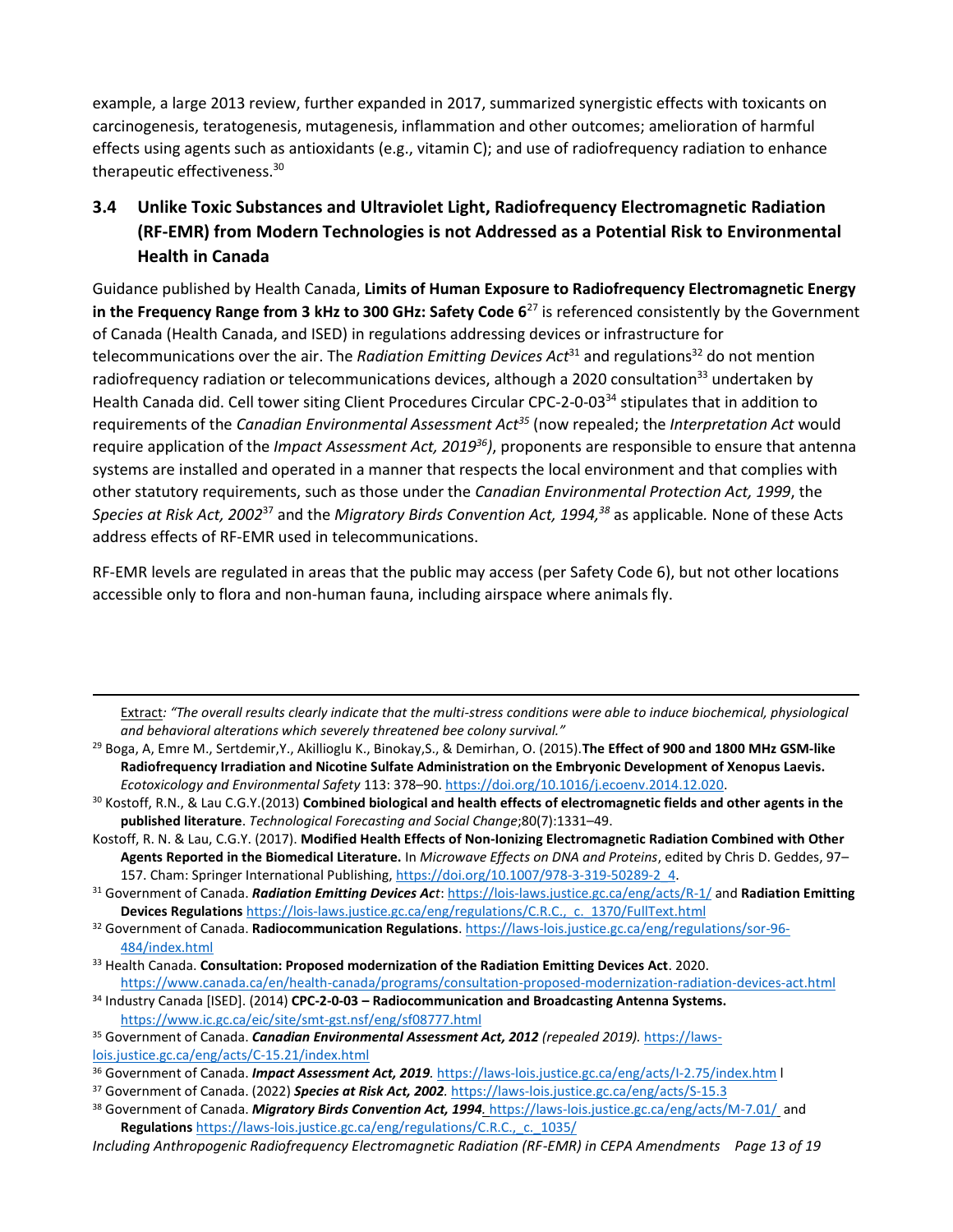Interference with normal function of equipment is addressed in **EMCAB-2 — Criteria for Resolution of Immunity Complaints Involving Fundamental Emissions of Radiocommunications Transmitters**, <sup>39</sup> yet interference with normal functions of biota is not addressed in Canada, to the best of our knowledge.

The Canadian federal policy gap, omitting consideration of effects on non-human species of radiation for wireless communications, parallels a similar gap in the USA. In August 2021, the District of Columbia Court of Appeals ruled that the Federal Communications Commission (FCC) — the USA regulator for cell tower and other wireless device radiofrequency emissions, to which Health Canada looks for guidance in setting its guidelines — had ignored a substantial body of knowledge that had been presented in submissions:<sup>40</sup> "The *Commission failed to provide a reasoned explanation for its determination that its guidelines adequately protect against the harmful effects of exposure to radiofrequency radiation unrelated to cancer."* This is not to say that the Court agreed with FCC conclusions; merely that the FCC had acknowledged the issue of cancer while it did not consider numerous other effects, including effects on fauna and flora.

#### **3.5 Climate Change and Broader Environmental Implications**

Energy consumption for wireless communications is a climate issue. Overall, greenhouse gas emissions related to information and communication technologies are estimated to be about 3% of global totals (aviation is 2%). <sup>41</sup> These estimates are uncertain as they are based on yet-to-be-attained industry commitments and shifts to "green" energy (that could divert potential capacity from other uses). Nevertheless, estimates reflect a significant contribution to climate change of digital technologies, while fibre and wire connections offer many advantages, including energy efficiency[.](#page-5-0)<sup>8</sup>

Dense deployment of additional hundreds of thousands of cell network antennas across Canada for new technologies (e.g., 5G), and the myriad other devices that manufacturers hope to sell to Canadian consumers, means that much more hardware will be manufactured. Planned obsolescence of technologies ensures ongoing turnover of old for new; devices that are no longer supported are discarded and replaced. As new technology is deployed, sun-setting of 3G disproportionately affects elderly and low-income individuals,<sup>42</sup> and may affect home alarms and medical devices, as well as navigation and aviation. Beyond risks of halting support of important, functional devices, and of associated e-waste, replacement entails petrochemical and mineral resources, and associated mining and pollution.

#### **3.6 Safer Alternatives for Telecommunications: Fibre Optic and Wired Connections**

An assessment of telecommunications alternatives, considering "substitution" and "essentiality," would reveal that use of hard (fibre and wire) connections to transmit data requires less electricity than use of wireless infrastructure. Fibre optic to the premises (FTTP) and wired connections through the premises (WTTP) would substantially reduce RF-EMR used for wireless technologies. Networks with the hard connections emit minimal radiation and have the added, not insignificant benefits that fibre optic connections

<sup>39</sup> Government of Canada. (updated 2010). **EMCAB-2 — Criteria for Resolution of Immunity Complaints Involving Fundamental Emissions of Radiocommunications Transmitters.** [https://www.ic.gc.ca/eic/site/smt](https://www.ic.gc.ca/eic/site/smt-gst.nsf/eng/sf01005.html)[gst.nsf/eng/sf01005.html](https://www.ic.gc.ca/eic/site/smt-gst.nsf/eng/sf01005.html)

<sup>40</sup> Environmental Health Trust, *et al.*, v. Federal Communications Commission and United States of America. (2021) **Decision of the Court of Appeals, District of Columbia.** 

[https://www.cadc.uscourts.gov/internet/opinions.nsf/FB976465BF00F8BD85258730004EFDF7/\\$file/20-1025-1910111.pdf](https://www.cadc.uscourts.gov/internet/opinions.nsf/FB976465BF00F8BD85258730004EFDF7/$file/20-1025-1910111.pdf)

<sup>41</sup> Coma, M. (2021). **Energy Policies in the Hyperconnected Era.** *Wall Street International*, September 29, 2021. [https://wsimag.com/science-and-technology/67085-energy-policies-in-the-hyperconnected-era.](https://wsimag.com/science-and-technology/67085-energy-policies-in-the-hyperconnected-era)

<sup>42</sup> Ashworth, B. (2021). **3G service is going away next year. Here's what that means.** [https://www.wired.com/story/3g-service](https://www.wired.com/story/3g-service-sunset-what-it-means/)[sunset-what-it-means/.](https://www.wired.com/story/3g-service-sunset-what-it-means/)

*Including Anthropogenic Radiofrequency Electromagnetic Radiation (RF-EMR) in CEPA Amendments Page 14 of 19*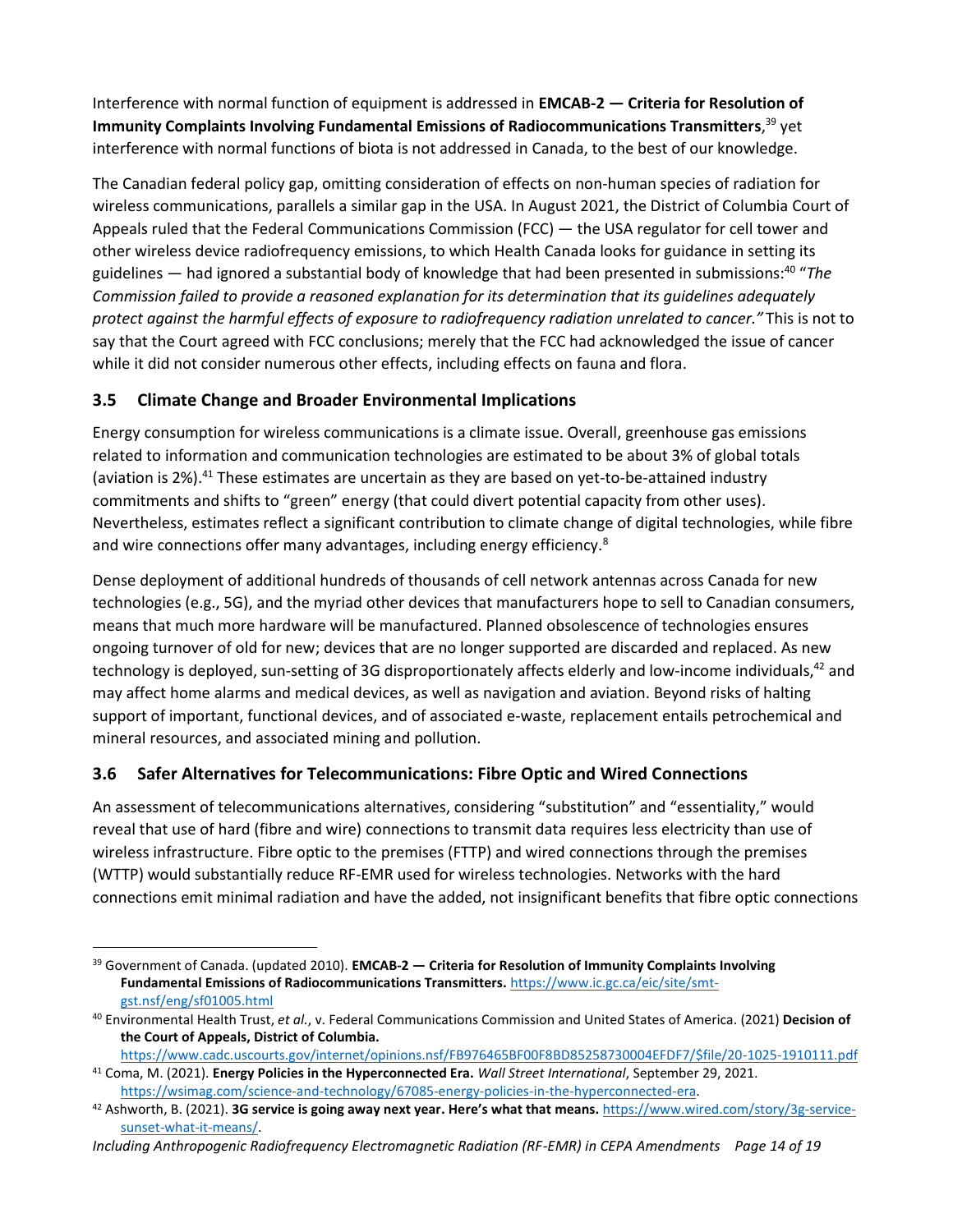will always be faster, higher bandwidth, and more secure, reliable, resilient and sustainable than wireless connections. 8

#### **4 The Solution – Regulate Anthropogenic Electromagnetic Radiofrequency Radiation (RF-EMR) under provisions in an amended** *Canadian Environmental Protection Act*

#### **4.1 A Protective Law to Address Effects on Environmental and Human Health**

Canada needs a law governing environmental hazards, exposures, risks, climate implications, and impacts for the protection of wildlife, indeed, all organisms, from excessive exposures to anthropogenic RF-EMR. Determination of exposure limits must be transparent, based on research, high-quality scientific methodology including systematic scientific review, and public consultation. Once established, standards for ambient levels, emissions and exposures must be monitored, assessed and reported transparently, with enforcement of emission and cumulative exposure limits.

#### **4.2 Radiofrequency Electromagnetic Radiation (RF-EMF) as a Pollutant, and Closing the Gap**

CEPA is an Act "*respecting pollution prevention and protection of the environment and human health in order to contribute to sustainable development."* Exposures to RF-EMR are in open air and indoors, as the radiation may travel through solids such as walls and windows.

CEPA defines *air pollution* as: *"a condition of the air, arising wholly or partly from the presence in the air of any substance, that directly or indirectly endangers the health, safety or welfare of humans; interferes with the normal enjoyment of life or property; endangers the health of animal life; causes damage to plant life or to property; or degrades or alters, or forms part of a process of degradation or alteration of, an ecosystem to an extent that is detrimental to its use by humans, animals or plants."*

Anthropogenic RF-EMR meets all of these criteria. We propose that to close this gap in CEPA, to protect the flora and fauna in all taxa – the foundation of natural ecosystems and agriculture, as well as human health – that CEPA Section 44 be amended to incorporate anthropogenic RF-EMR as a pollutant to be rigorously and transparently assessed, restricted and monitored, with enforcement and remedies. Decision-making should place priority on pollution *prevention,* implement the principles of *precaution*, *substitution* and *essentiality*, consider cumulative effects, and be informed by independent scientific evaluation and public consultation. It is expected that this would result in some frequency ranges being regulated with scientifically based limits, and regulatory processes to protect environmental and human health and to ensure Canadians' "Right to a Healthy Environment."

#### *We have a once-in-a-generation opportunity to include modern, escalating, bioactive radiofrequency electromagnetic radiation (RF-EMR) in Canada's flagship legislation protecting the environment and human health.*

**Protect fauna and flora, as well as human health, by amending the** *Canadian Environmental Protection Act, 1999* **to address current gaps in the regulatory regime, by making anthropogenic radiofrequency electromagnetic radiation (RF-EMR or "wireless radiation") subject to research and regulation (see page 2).**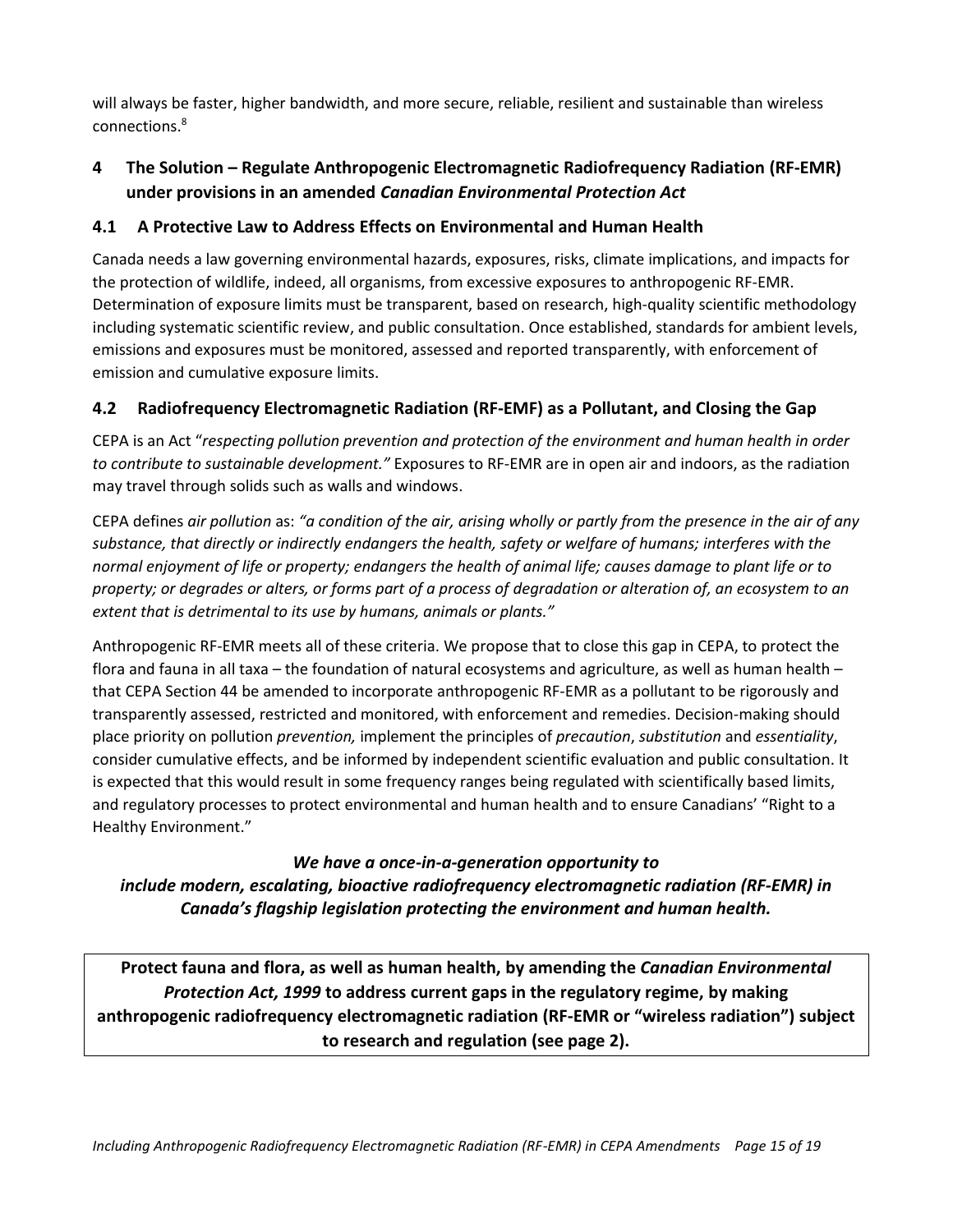#### **Appendix. Reference list, with extracts, for Figure 2.**

- 1. Alimohammadi, I., Ashtarinezhad, A., Asl, B. M., Masruri, B., & Moghadasi, N. (2018). **The effects of radiofrequency radiation on mice fetus weight, length and tissues**. *Data in Brief*, *19*, 2189–2194. EXTRACT: Our results showed significant increase in fetus weight and C-R [crown-rump] length and also enlarged liver, tail deformation in mice fetus in exposure group. … The outcome of this study confirms the effects of radiofrequency radiation on growth parameters such as body weight, length and some tissues in mice fetuses … <https://doi.org/10.1016/j.dib.2018.06.107>
- 2. Balmori, A. (2005). **Possible Effects of Electromagnetic Fields from Phone Masts on a Population of White Stork (***Ciconia ciconia***)**. *Electromagnetic Biology and Medicine*, *24*(2), 109–119. EXTRACT: Twelve nests (40%) located within 200 m of antennae never had chicks, while only one (3.3%) located further than 300 m had no chicks. The electric field intensity was higher on nests within 200 m (2.36  $\pm$  0.82 V/m) than on nests further than 300 m ( $0.53 \pm 0.82$  V/m). Interesting behavioral observations of the white stork nesting sites located within 100 m of one or several cell site antennae were carried out. These results are compatible with the possibility that microwaves are interfering with the reproduction of white storks and would corroborate the results of laboratory research by other authors.

<https://doi.org/10.1080/15368370500205472>

- 3. Balmori, A. (2010**). Mobile phone mast effects on common frog (Rana temporaria) tadpoles: the city turned into a laboratory.** *Electromagnetic Biology and Medicine*, *29*(1–2), 31–35. EXTRACT: In the exposed group ( $n = 70$ ), low coordination of movements, an asynchronous growth, resulting in both big and small tadpoles, and a high mortality (90%) was observed…This research may have huge implications for the natural world, which is now exposed to high microwave radiation levels from a multitude of phone masts. <https://doi.org/10.3109/15368371003685363>
- 4. Burlaka, A., Tsybulin, O., Sidorik, E., Lukin, S., Polishuk, V., Tsehmistrenko, S., & Yakymenko, I. (2013). **Overproduction of free radical species in embryonal cells exposed to low intensity radiofrequency radiation.** *Experimental Oncology*, *35*(3), 219–225.

EXTRACT: Conclusion: Exposure of developing quail embryos to extremely low intensity RF-EMR of GSM 900 MHz during at least one hundred and fifty-eight hours leads to a significant overproduction of free radicals/reactive oxygen species and oxidative damage of DNA in embryo cells. These oxidative changes may lead to pathologies up to oncogenic transformation of cells.

<http://dspace.nuft.edu.ua/bitstream/123456789/15543/1/Burlaka%202013.pdf>

- 5. Cammaerts, M.-C., Rachidi, Z., Bellens, F., & De Doncker, P. (2013). **Food collection and response to pheromones in an ant species exposed to electromagnetic radiation.** *Electromagnetic Biology and Medicine*, *32*(3), 315–332. EXTRACT: Under such an influence, ants followed trails for only short distances, no longer arrived at marked areas and no longer orientated themselves to a source of alarm pheromone. Also when exposed to electromagnetic waves, ants became unable to return to their nest and recruit congeners; therefore, the number of ants collecting food increases only slightly and slowly. After 180 h of exposure, their colonies deteriorated. Electromagnetic radiation obviously affects social insects' behavior and physiology. <https://doi.org/10.3109/15368378.2012.712877>
- 6. Cammaerts, M.-C., Vandenbosch, G. A. E., & Volski, V. (2014). **Effect of Short-Term GSM Radiation at Representative Levels in Society on a Biological Model: The Ant Myrmica sabuleti**. *Journal of Insect Behavior*, *27*(4), 514–526. EXTRACT: The ants' orientation towards their attractive alarm pheromone statistically became of lower quality. The ants still presented their trail following behavior but less efficiently. In this controversial issue, ants could be considered as possible bioindicators. <https://doi.org/10.1007/s10905-014-9446-4>

*Including Anthropogenic Radiofrequency Electromagnetic Radiation (RF-EMR) in CEPA Amendments Page 16 of 19*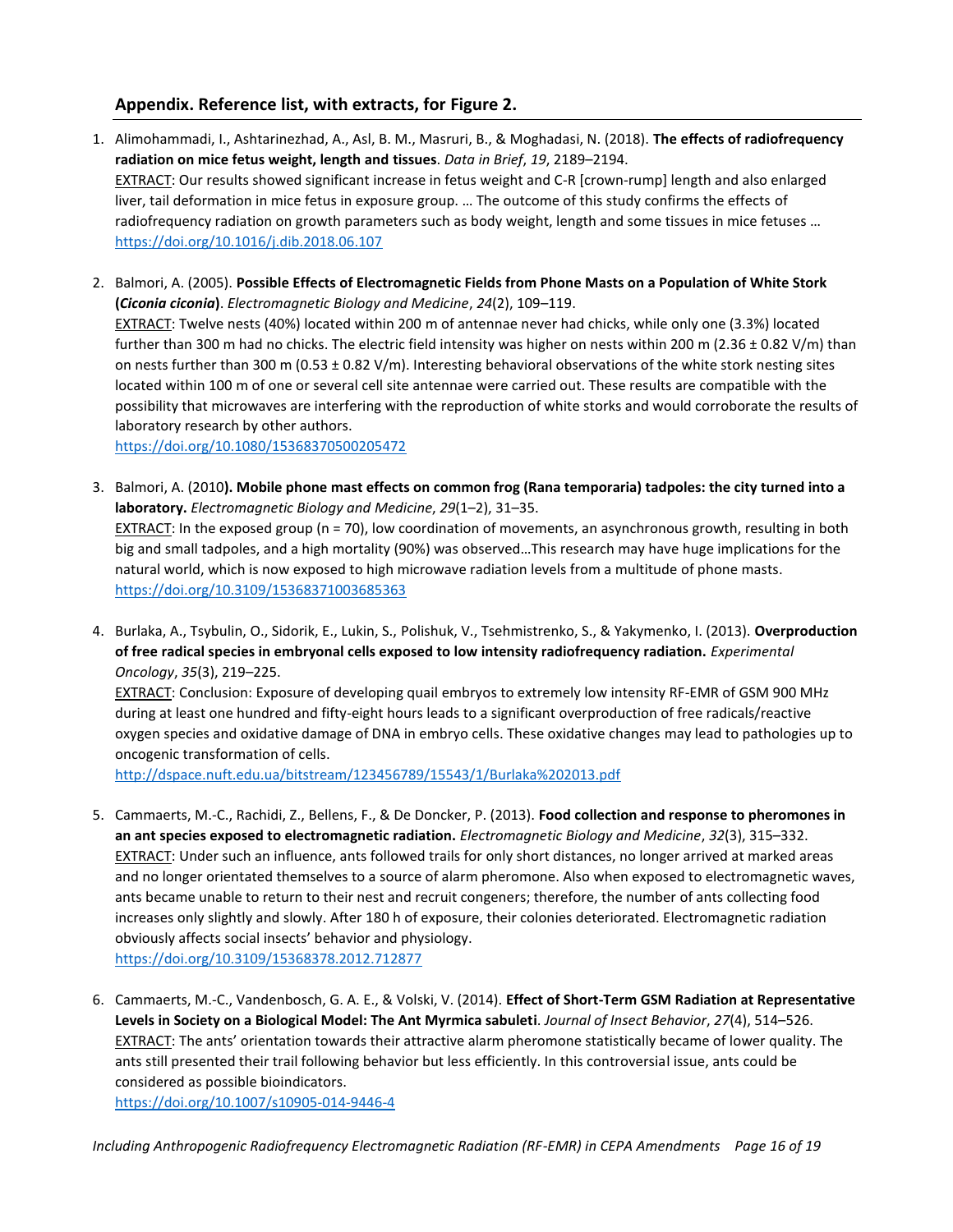- 7. Cammaerts, M.-C., & Johansson, O. O. (2015). **Effect of man-made electromagnetic fields on common Brassicaceae**  *Lepidium sativum* **(cress d'Alinois) seed germination: a preliminary replication study**. *Phyton*, (84). EXTRACT: [Exposed} seeds of Brassicaceae *Lepidium sativum* (cress d'Alinois) never germinated…. When removed from the electromagnetic field, seeds germinated normally. <http://hdl.handle.net/2013/ULB-DIPOT:oai:dipot.ulb.ac.be:2013/219257>
- 8. Fesenko, E. E., Makar, V. R., Novoselova, E. G., & Sadovnikov, V. B. (1999). **Microwaves and cellular immunity. I. Effect of whole body microwave irradiation on tumor necrosis factor production in mouse cells**. *Bioelectrochemistry and Bioenergetics (Lausanne, Switzerland)*, *49*(1), 29–35. EXTRACT: Chronic irradiation of mice for 7 days produced the decreasing of TNF production in peritoneal macrophages. The exposure of mice for 24 h increased the TNF production and immune proliferative response… <https://www.sciencedirect.com/science/article/abs/pii/S0302459899000586>
- 9. Frątczak, M., Vargová, B., Tryjanowski, P., Majláth, I., Jerzak, L., Kurimský, J., … Majláthová, V. (2020). **Infected Ixodes ricinus ticks are attracted by electromagnetic radiation of 900 MHz.** *Ticks and Tick-Borne Diseases*, *11*(4), 101416. EXTRACT: Ticks were attracted to the irradiated area. This effect was significantly stronger for ticks infected with Rickettsia spp., suggesting that pathogens can alter the ticks' response to environmental stimuli. These results lead to the question of whether man-made EMF may have an impact on *I. ricinus* activity and, as such, be a contributing factor to the ongoing changes in the distribution of the tick and its pathogens currently observed in Europe and elsewhere.

<https://doi.org/10.1016/j.ttbdis.2020.101416>

- 10. Gandhi, G., Kaur, G., & Nisar, U. (2015). **A cross-sectional case control study on genetic damage in individuals residing in the vicinity of a mobile phone base station**. *Electromagnetic Biology and Medicine*, *34*(4), 344–354. EXTRACT: Genetic damage parameters of DNA migration length, damage frequency (DF) and damage index were significantly ( $p = 0.000$ ) elevated in the sample group compared to respective values in healthy controls. <https://doi.org/10.3109/15368378.2014.933349>
- 11. Gulati, S., Yadav, A., Kumar, N., Kanupriya, -, Aggarwal, N. K., Kumar, R., & Gupta, R. (2016**). Effect of GSTM1 and GSTT1 Polymorphisms on Genetic Damage in Humans Populations Exposed to Radiation From Mobile Towers.** *Archives of Environmental Contamination and Toxicology*, *70*(3), 615–625. EXTRACT: There was a significant increase in BMN frequency and TM value in exposed subjects (3.65 ± 2.44 and 6.63  $\pm$  2.32) compared with control subjects (1.23  $\pm$  0.97 and 0.26  $\pm$  0.27). <https://doi.org/10.1007/s00244-015-0195-y>
- 12. Gürler, H. Ş., Bilgici, B., Akar, A. K., Tomak, L., & Bedir, A. (2014). **Increased DNA oxidation (8-OHdG) and protein oxidation (AOPP) by low level electromagnetic field (2.45 GHz) in rat brain and protective effect of garlic.** *International Journal of Radiation Biology*, *90*(10), 892–896.

EXTRACT: Conclusions: It may be concluded that low level EMF at 2.45 GHz MWR increases the DNA damage in both brain tissues and plasma of the rats whereas it increases protein oxidation only in plasma. It may also be argued that the use of garlic decreases these effects.

<https://doi.org/10.3109/09553002.2014.922717>

13. Lazaro, A., Chroni, A., Tscheulin, T., Devalez, J., Matsoukas, C., & Petanidou, T. (2016). **Electromagnetic radiation of mobile telecommunication antennas affects the abundance and composition of wild pollinators**. *Journal of Insect Conservation*, *20*(2), 315–324.

EXTRACT: All pollinator groups except butterflies were affected by EMR... As EMR [electromagnetic radiation] affected the abundance of several insect guilds negatively, and changed the composition of wild pollinators in natural habitats, it might also have additional ecological and economic impacts on the maintenance of wild plant diversity, crop production and human welfare.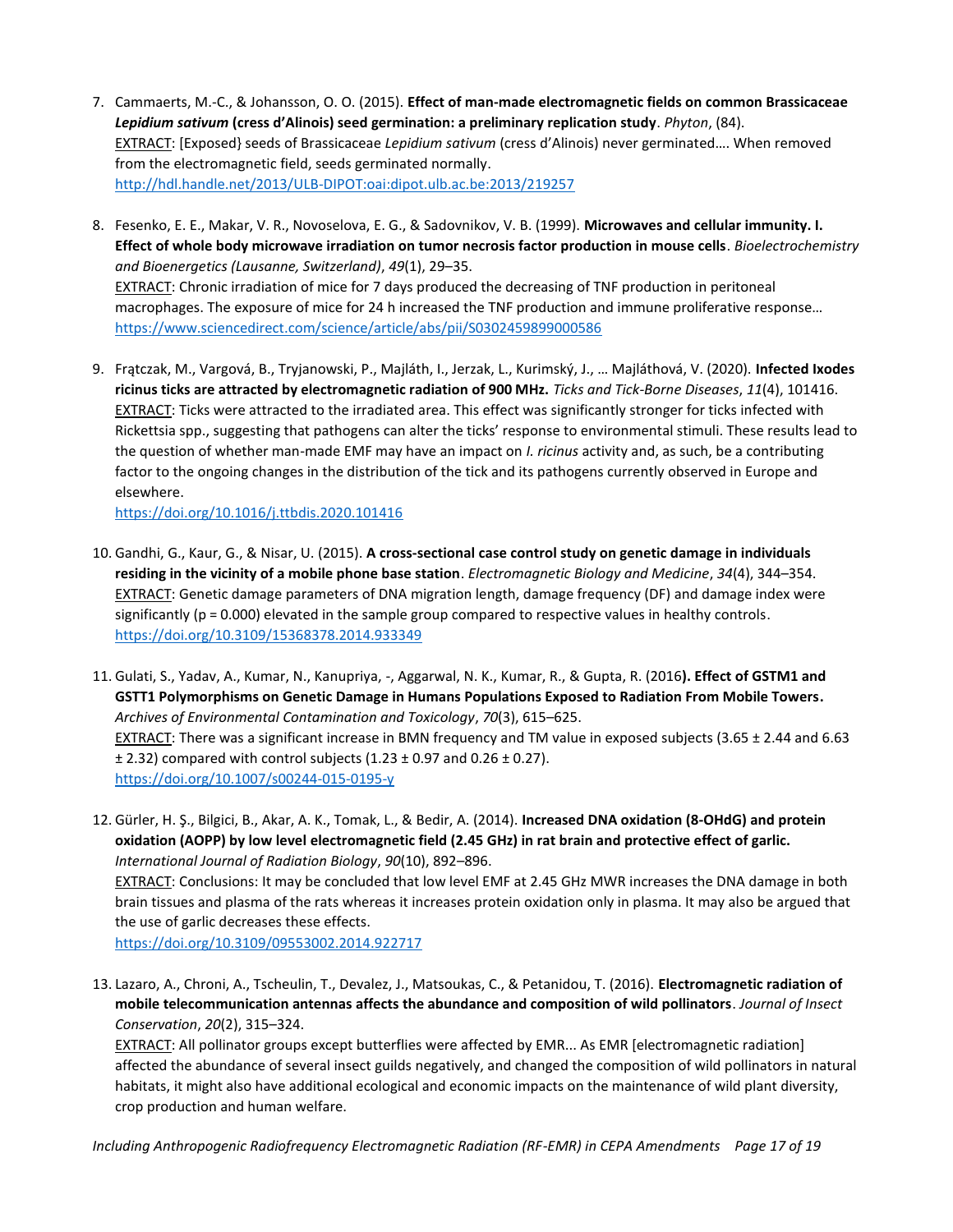#### <https://doi.org/10.1007/s10841-016-9868-8>

- 14. Magras, I. N., & Xenos, T. D. (1997). **RF radiation-induced changes in the prenatal development of mice.** *Bioelectromagnetics*, *18*(6), 455–461. EXTRACT: A progressive decrease in the number of newborns per dam was observed, which ended in irreversible infertility. [http://emfawareness.org/uploads/8/0/9/7/80976394/exhibit\\_r-62\\_magras\\_mice\\_study.pdf](http://emfawareness.org/uploads/8/0/9/7/80976394/exhibit_r-62_magras_mice_study.pdf)
- 15. Monselise, E. B.-I., Levkovitz, A., Gottlieb, H. E., & Kost, D. (2011). **Bioassay for assessing cell stress in the vicinity of radio-frequency irradiating antennas.** *Journal of Environmental Monitoring*, *13*(7), 1890. EXTRACT: The 24 h exposure … resulted in alanine accumulation in the plant cells, a phenomenon we have previously shown to be a universal stress signal… A unique biological connection has thus been made between exposure to RF-EMF and cell stress, in the vicinity of RF transmitting antennas. <https://doi.org/10.1039/c1em10031a>
- 16. Novoselova, E G, Fesenko, E. E., Makar, V. R., & Sadovnikov, V. B. (1999). **Microwaves and cellular immunity. II. Immunostimulating effects of microwaves and naturally occurring antioxidant nutrients**. *Bioelectrochemistry and Bioenergetics (Lausanne, Switzerland)*, *49*(1), 37–41. EXTRACT: The mitogenic response in T lymphocytes increased after microwave exposure …These results demonstrate that irradiation with low-power density microwaves stimulates the immune potential of macrophages and T cells … [https://doi.org/10.1016/s0302-4598\(99\)00059-8](https://doi.org/10.1016/s0302-4598(99)00059-8)
- 17. Özsobacı, N. P., Ergün, D. D., Tunçdemir, M., & Özçelik, D. (2020). **Protective Effects of Zinc on 2.45 GHz Electromagnetic Radiation-Induced Oxidative Stress and Apoptosis in HEK293 Cells.** *Biological Trace Element Research*, *194*(2), 368–378.

EXTRACT: Our findings show that EMR caused oxidative stress and apoptotic activation in HEK293 cells. Zn seems to have protective effects on the EMR by increasing SOD activity and bcl-2 immunopositivity, decreasing lipid peroxidation and caspas-3 immunopositivity.

<https://doi.org/10.1007/s12011-019-01811-6>

- 18. Pesnya, D. S., & Romanovsky, A. V. (2013). **Comparison of cytotoxic and genotoxic effects of plutonium-239 alpha particles and mobile phone GSM 900 radiation in the** *Allium cepa* **test**. *Mutation Research*, *750*(1–2), 27–33. EXTRACT: Importantly, GSM 900 mobile phone radiation increased the mitotic index, the frequency of mitotic and chromosome abnormalities, and the micronucleus frequency in a time-dependent manner. <https://doi.org/10.1016/j.mrgentox.2012.08.010>
- 19. Tsybulin, O., Sidorik, E., Brieieva, O., Buchynska, L., Kyrylenko, S., Henshel, D., & Yakymenko, I. (2013). **GSM 900 MHz cellular phone radiation can either stimulate or depress early embryogenesis in Japanese quails depending on the duration of exposure.** *International Journal of Radiation Biology*, *89*(9), 756–763. EXTRACT: The lower duration of exposure led to a significant (p < 0.001) decrease in a level of DNA strand breaks in cells of 38-h embryos, while the higher duration of exposure resulted in a significant (p < 0.001) increase in DNA damage as compared to the control. CONCLUSION: Effects of GSM 900 MHz cellular phone radiation on early embryogenesis can be either stimulating or deleterious depending on the duration of exposure. <https://doi.org/10.3109/09553002.2013.791408>
- 20. Vargová, B., Kurimský, J., Cimbala, R., Kosterec, M., Majláth, I., Pipová, N., … Majlathova, V. (2017). **Ticks and radiofrequency signals: behavioural response of ticks (***Dermacentor reticulatus***) in a 900 MHz electromagnetic field.** *Systematic and Applied Acarology*, *22*(5), 683.

EXTRACT: We found that exposure induces an immediate tick locomotor response manifested either in a previously unreported jerking movement of the whole body or in jerking of the first pair of legs. Overall, ticks exhibited

*Including Anthropogenic Radiofrequency Electromagnetic Radiation (RF-EMR) in CEPA Amendments Page 18 of 19*